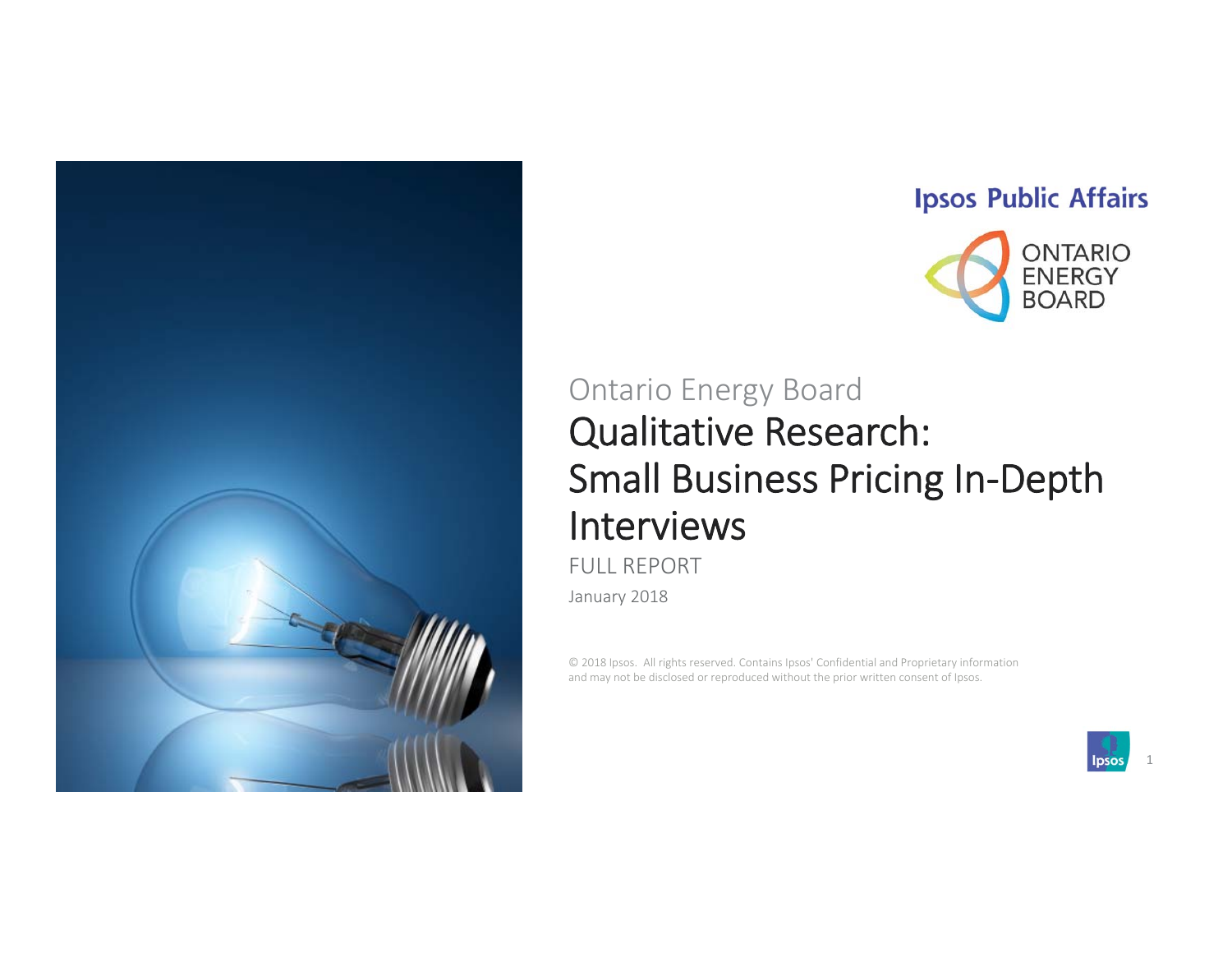# OEB SMALL BUSINESS PRICING RESEARCH Contents



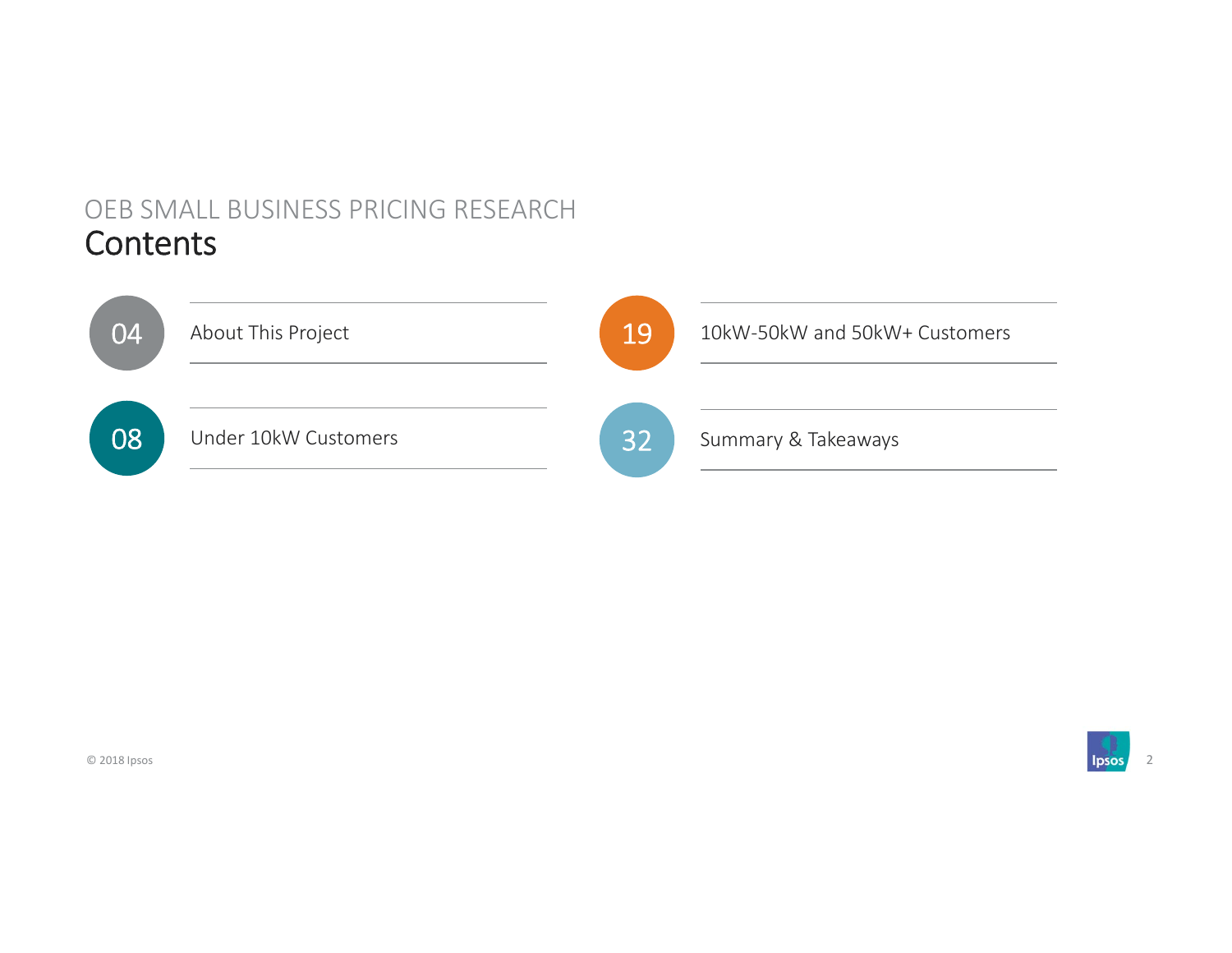# ABOUT THIS PROJECT OEB SMALL BUSINESS PRICING RESEARCH

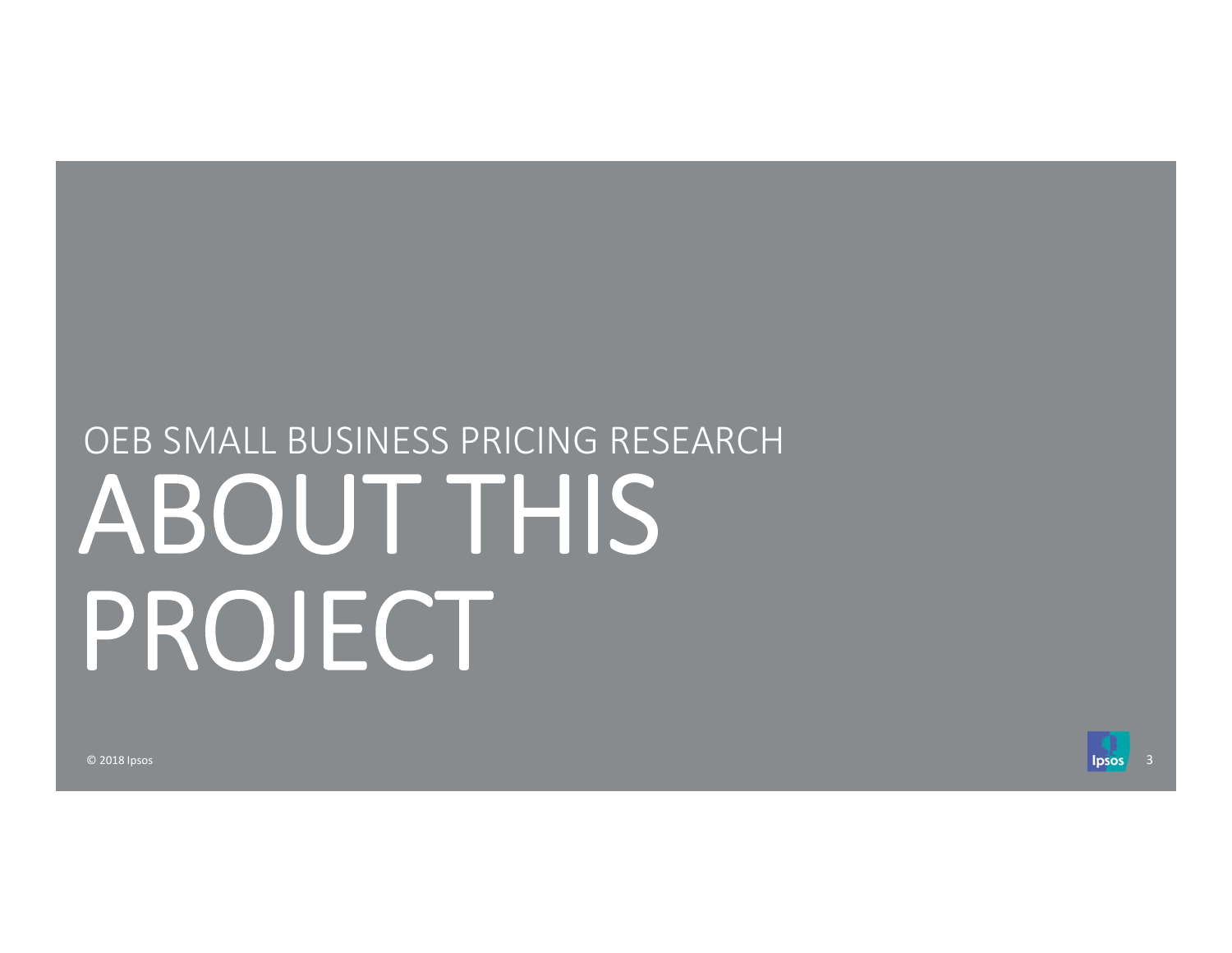# Background and Objectives ABOUT THIS PROJECT

The OEB has identified a need to better understand Small Business electricity customers in Ontario generally although it has some profile information on these customers, there <sup>a</sup> desire for <sup>a</sup> better understanding of who they are, what types of businesses they operate, and how they use electricity in their businesses.

The second and more specific need identified is to understand reactions to proposed changes to SB electricity pricing and rates in Ontario.

Proposed changes are as follows:

#### For small businesses in GS<10 kW class

• Change from kWh volume‐based rates to fixed rates (similar to residential customers) since the biggest cost for each customer is the connection.

#### For small businesses in GS 10‐50 kW class

• Change from kWh volume‐based rates to demand rates (highest use in the month) since changes in behaviour are more closely linked to costs.

For large businesses in GS>50 kW class

• Charges for distributed generation recognizing that these users may implement new technologies.

© 2018 Ipsos 4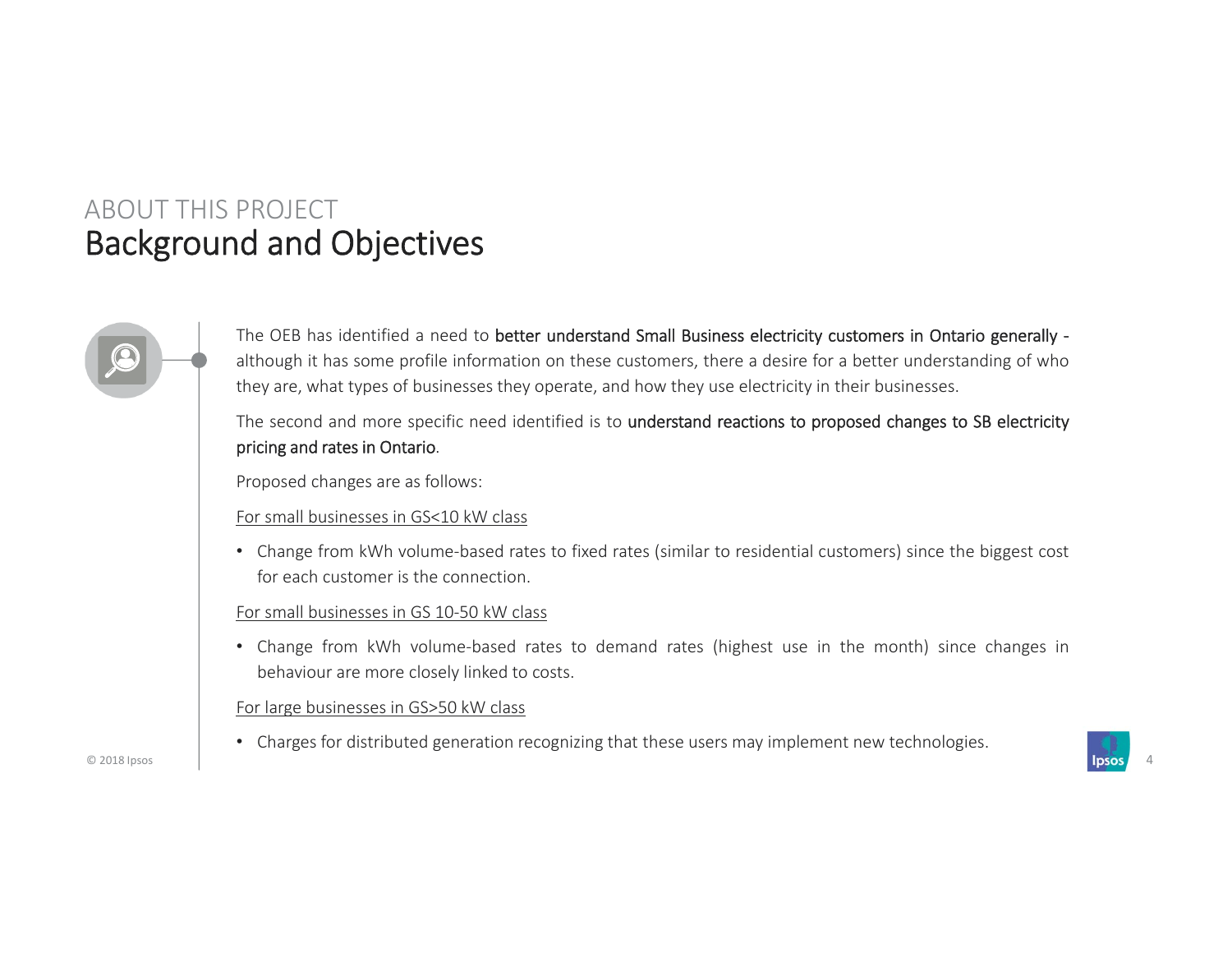# Methodology ‐ In Depth Interviews ABOUT THIS PROJECT

For this particular initiative, Ipsos conducted a series of 15 In-Depth Interviews with Small Businesses, as this is <sup>a</sup> more effective means to elicit the required feedback for the objectives identified.

- Each respondent was provided with **pre-interview information** which outlined the proposed changes and potential impacts. Reviewing the deck in advance of the interview was a pre-requisite for all respondents and mitigated the need for OEB staff to be present to provide information, giving each respondent enough time to fully absorb and comprehend the content before their interview.
- The moderator was able to have a discussion about the individual bill without the bias and comparison of others as in a group setting - this was particularly important given that there are three different bands of customers we were speaking to. Feedback is richer and much more detailed than in consultation format.
- In-depth interviews are an ideal methodology for a business audience in that they can be conducted at a time that is most convenient for the respondent; recruiting and fieldwork was conducted on a rolling basis to maximize participation.

Since the OEB would like to test a TOU GA pricing scheme in the new year, this first phase of the research was also conducted as <sup>a</sup> scoping exercise to better understand the universe of small businesses, in order to aid in recruiting for this second business initiative.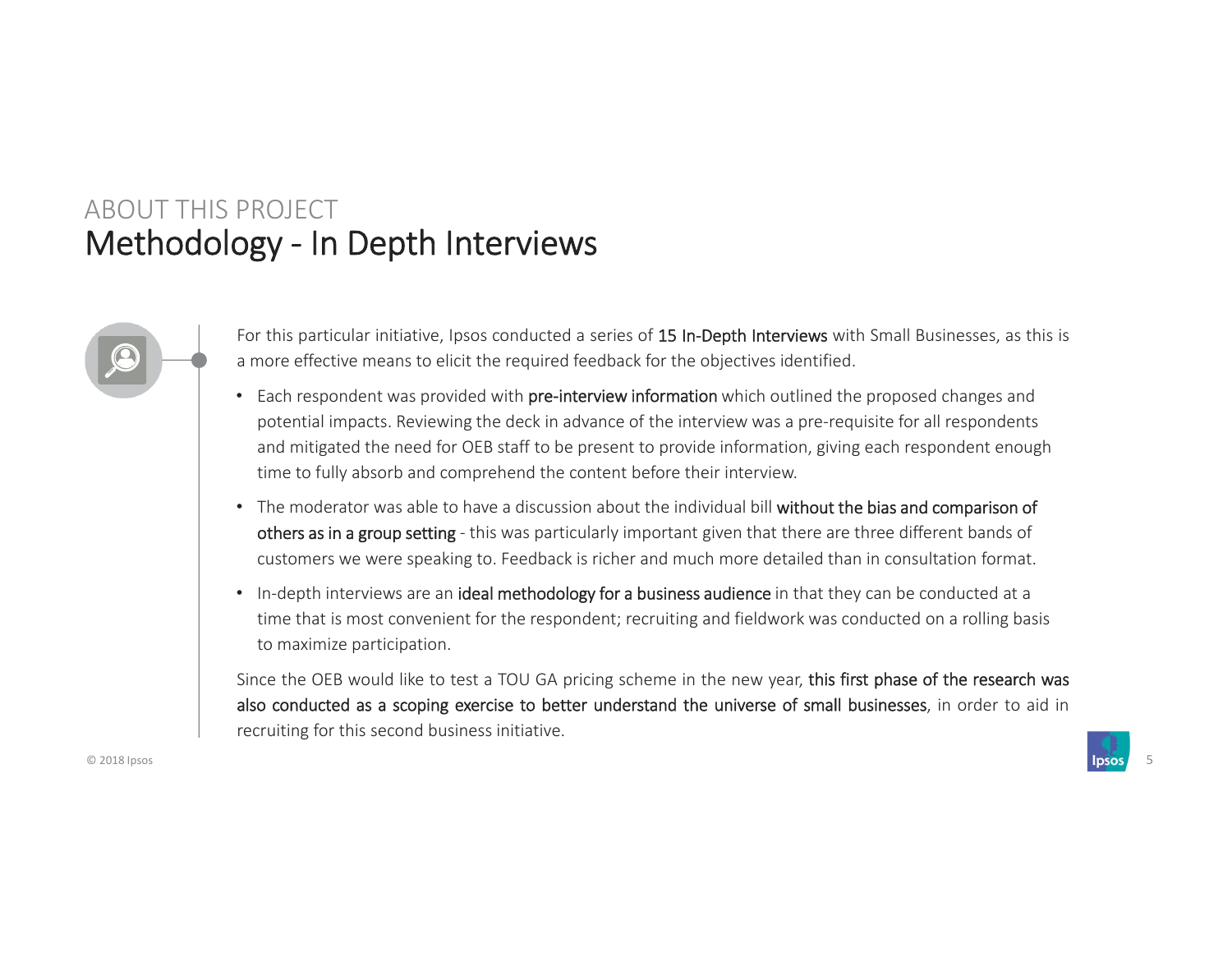# Who we spoke to ABOUT THIS PROJECT

Because Demand kW does not appear on TOU commercial bills, kWh usage for <sup>a</sup> monthly bill combined with number of employees were used as proxies to determine which category businesses belonged to. Findings were distinct between the smallest band, and similar between the larger two bands ‐ as such, findings have been grouped accordingly. A mix of customers from utilities across all regions of the province was included. There were no demographic quotas assigned, and the final sample was mostly male.

#### UNDER 10 KW 6 RESPONDENTS

- Restaurants
- Garage/car repair
- Craft/trade manufacturer
- Professional services
- Internet startup
- 2‐15 employees

- Restaurant or restaurant/bar
- Farm
- Trade company
- Car dealership
- Manufacturer
- Wholesale distributor

#### 5‐50 employees

#### OVER 50 KW2 RESPONDENTS

- Retailer(multi‐site)
- Hotel/restaurant
- 11‐30 employees

© 2018 Ipsos 6 and 2018 Ipsos 6 and 2018 Ipsos 6 and 2018 Ipsos 6 and 2018 Ipsos 6 and 2018 Ipsos 6 and 2018 Ipsos 6 and 2018 Ipsos 6 and 2018 Ipsos 6 and 2018 Ipsos 6 and 2018 Ipsos 6 and 2018 Ipsos 6 and 2019 Ipsos 6 and

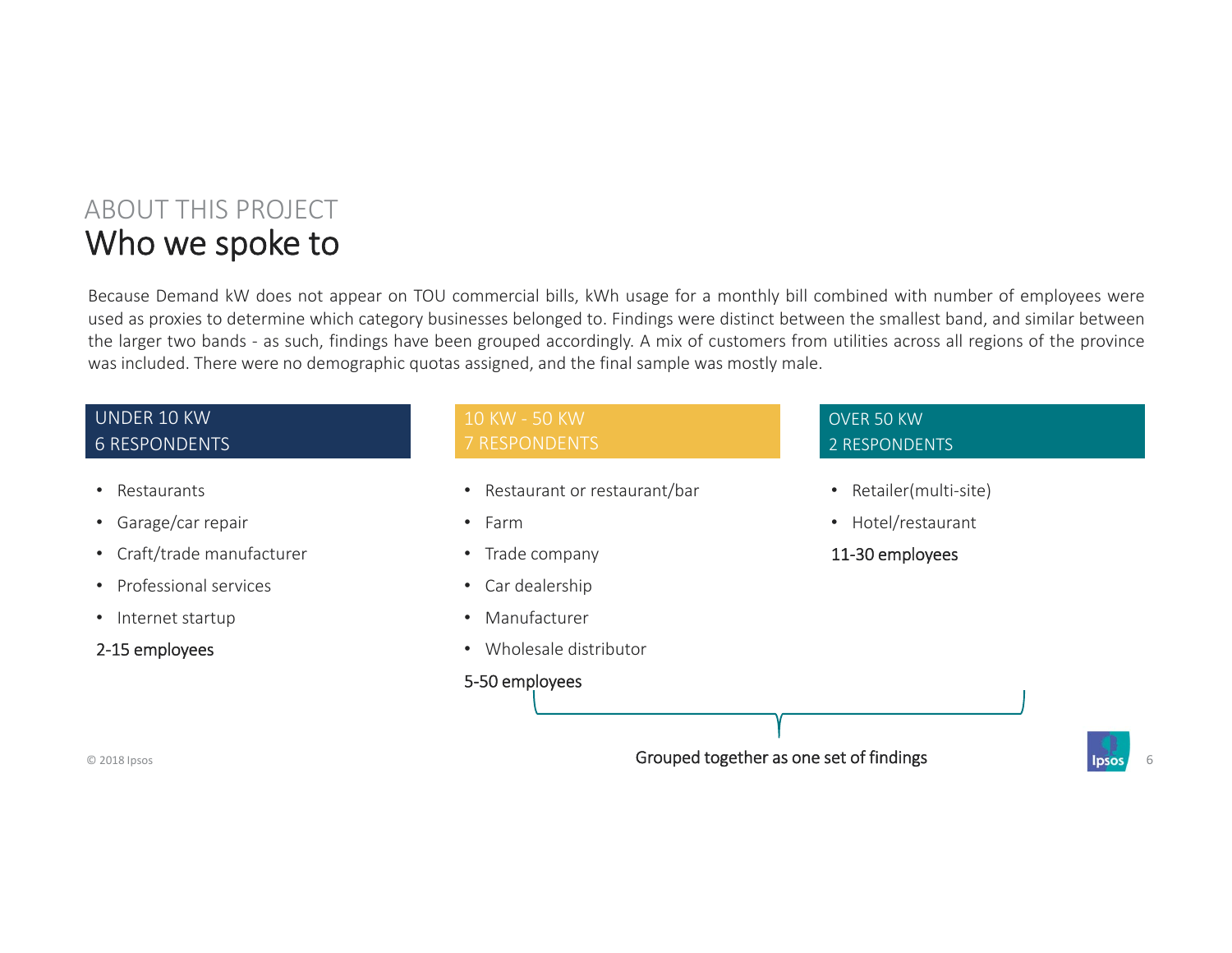# UNDER 10KW OEB SMALL BUSINESS PRICING RESEARCH

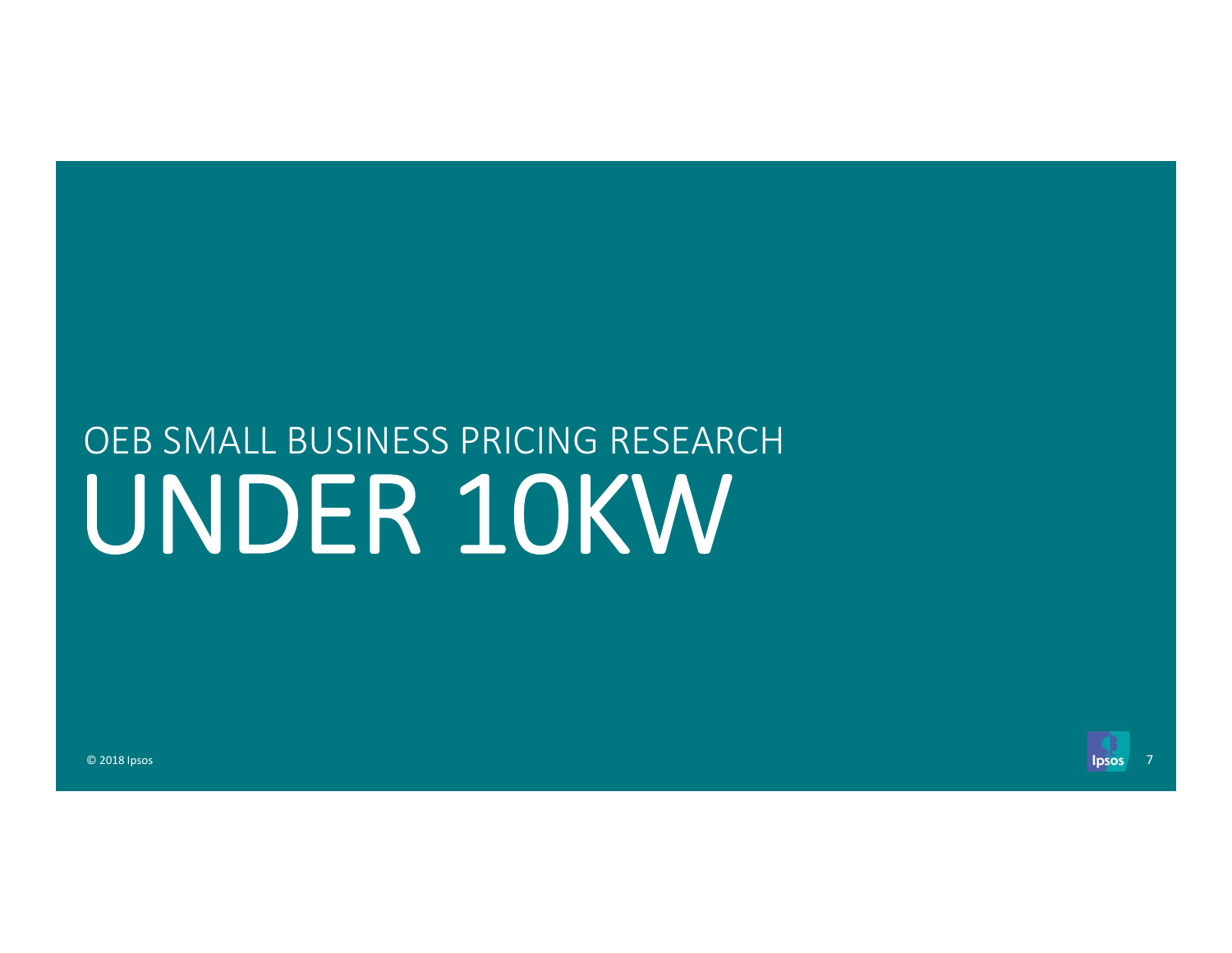# The smallest businesses struggle less with electricity costs than their larger counterparts UNDER 10 KW



Most were owners or partners of their business and they wear many hats, touching every aspect: they are involved in both the actual work itself (interacting with and providing services to customers) and in overseeing the business' administrative side with only one respondent (a controller) who was completely removed from actually doing the work. Lack of time and manpower/resources was frequently mentioned as being <sup>a</sup> reality and concern.

There usually have an accountant or bookkeeper but participants keep an eye on their bills, looking for general consistency month to month, and any unusual spikes.

Top concerns for the businesses varied: Continuously bringing in new business and chasing new leads, managing plans to expand, managing rising costs (by increasing sales not prices) or generally reducing costs were mentioned. The minimum wage increase was less applicable than the larger customer bands because they are less likely to use these workers in their business (salaried employees) and have fewer employees overall.

Electricity use is generally low to minimal: they are gas heated or use gas for cooking, use pneumatic tools, or have an office where they are running computers, office equipment and lights; some have <sup>a</sup> limited amount of other specialized equipment such as servers or machinery. As such, electricity costs generally are not of great concern to most within this band, with the two restaurants being notable exceptions ‐‐ their refrigeration usage/costs are high as they need to keep food at <sup>a</sup> certain temperature 24/7.

© 2018 Ipsos **8 and 1 psos 8 and 1 psos 8 and 1 psos 8 and 1 psos 8 and 1 psos 8 and 1 psos 8 and 1 psos 8 and 1 psos 8** 

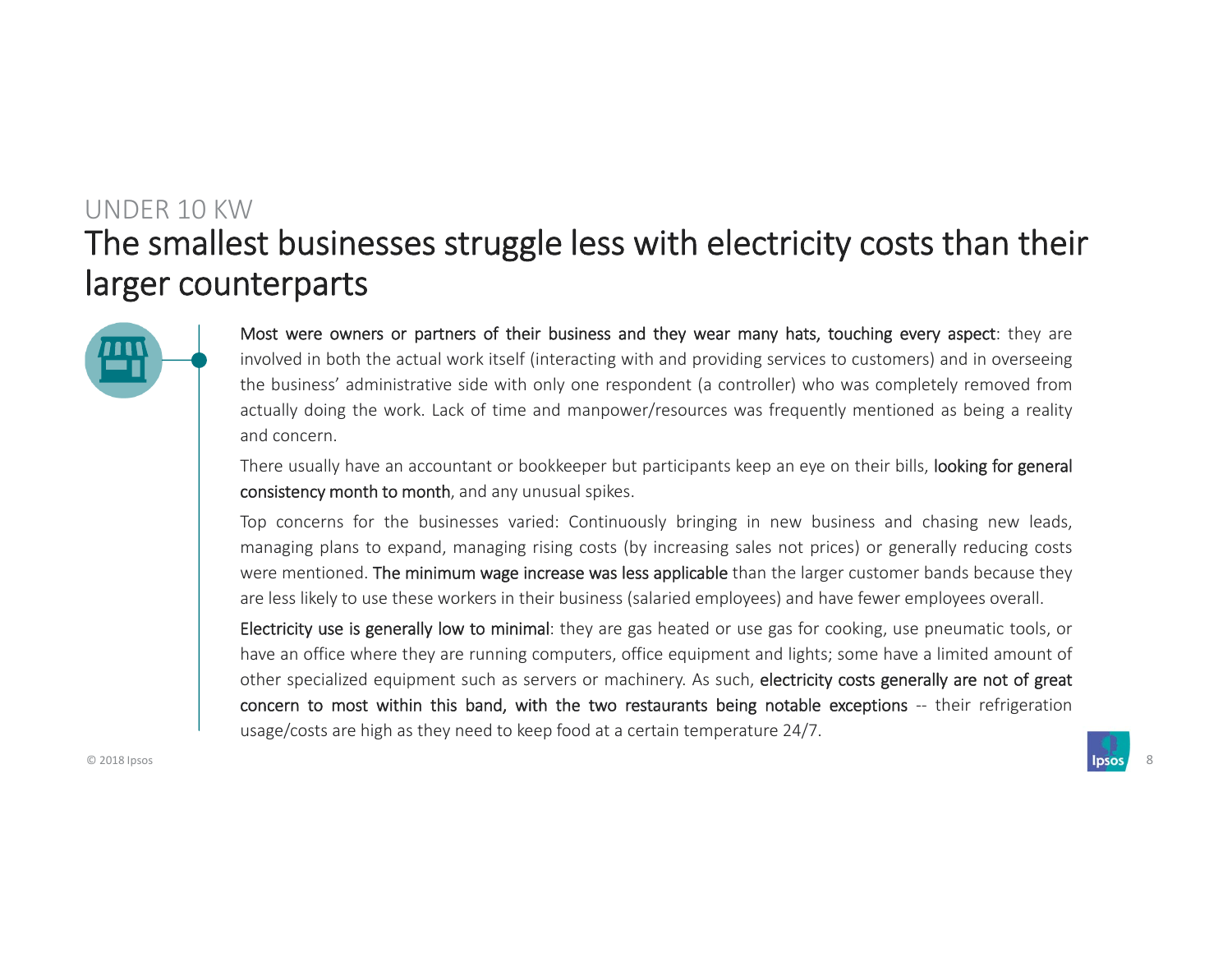## UNDER 10 KWIn their own words...



I have so much on my plate on a day to day basis that as long as it's something not exorbitant that I really have to look into, why is this such a high price? As long as it's staying pretty consistent on a month to month basis I've no other option, basically is the thing. So you pay it.

Professional Service

Well, food costs have gone up, alcohol costs have gone up, taxes have gone up, wages have gone up. And it just seems every time you turn around, everything's going up. And we can't put our prices up to match those rates.

Restaurant/Building Owner

Two major problems - looking for customers, leads and also trying to reduce costs. Generally when you get enough clients you try to build that pipe as much as you can but you have to become more efficient at what you do. That's what we're trying to do now. Reduce customer acquisition cost ‐ how much it costs to acquire and keep customers. There aren't many costs to manage when you have no income . And I went through months of that, hoping to get a client so we'd have money coming in. It's the difference between hunting and farming. You're a hunter when you're looking for customers.

Internet Startup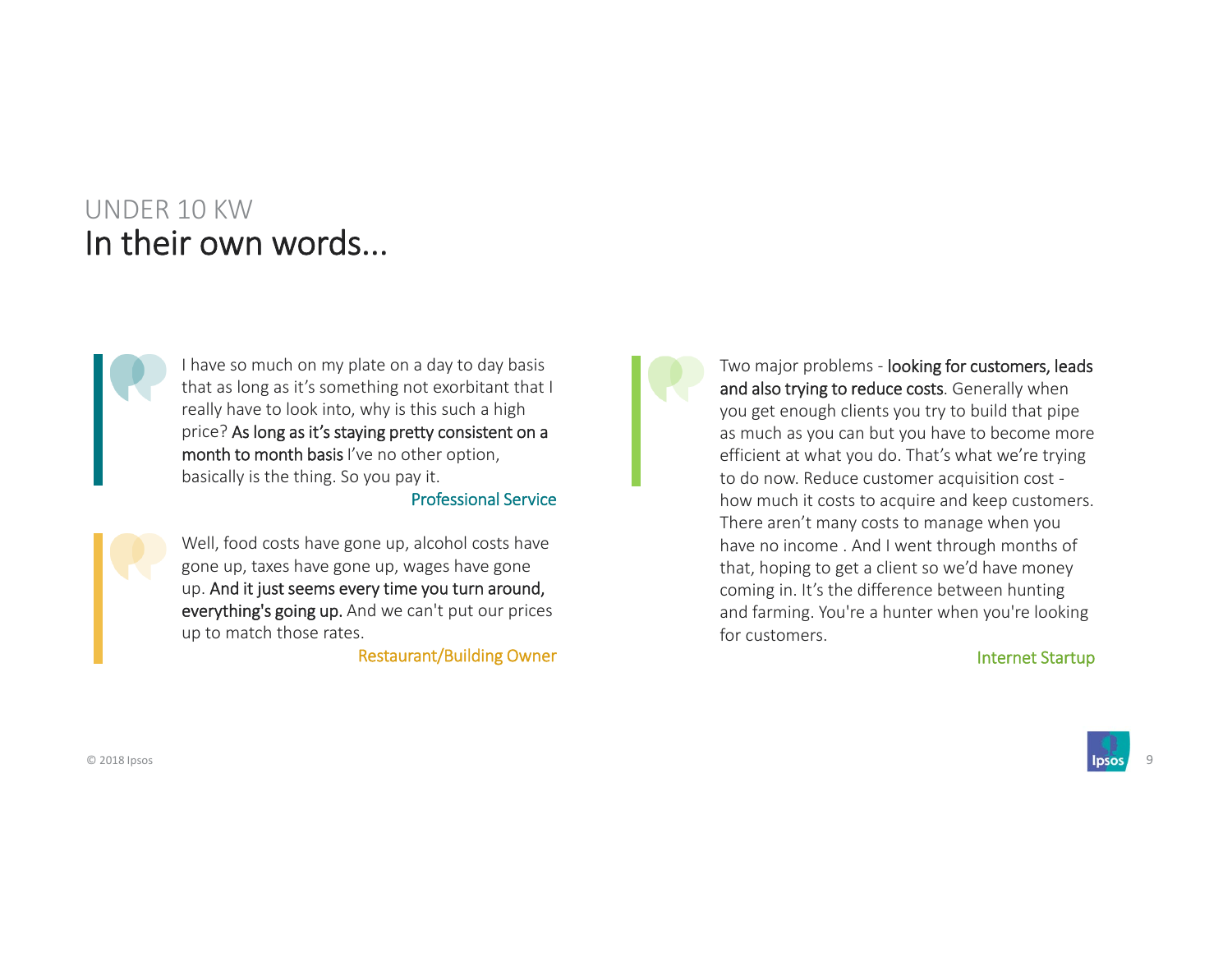# Most operate during regular business hours or according to their customers' behaviour and patterns UNDER 10 KW



There is little opportunity or desire to switch operations to off-peak. In some cases, operating beyond business hours would mean having to pay more/overtime. Any alignment of electricity use with off-peak hours is coincidental (e.g. restaurant that's open during off‐peak). Seasonal changes in use are related to customer or industry patterns over which businesses have little control.

Some are more sensitive to/value reliability over cost for reasons specific to their businesses, including:

- Their business is reliant/based on the internet: VOIP phone lines, internet-based business
- The **potential for loss of revenue** due to a power outage is too great
- Lower electricity costs generally leading to less sensitivity

Although customers within this band characterized their electricity reliability to be very good or excellent, with few issues / outages, the ones who value reliability most have some type of backup system in place in case of outages.

Some do what they can to conserve energy, but often it is either not a huge concern because of the low cost of their bills, or they perceive that it is not a controllable cost (employees don't listen/care, can't retrofit or buy new equipment as <sup>a</sup> renter).

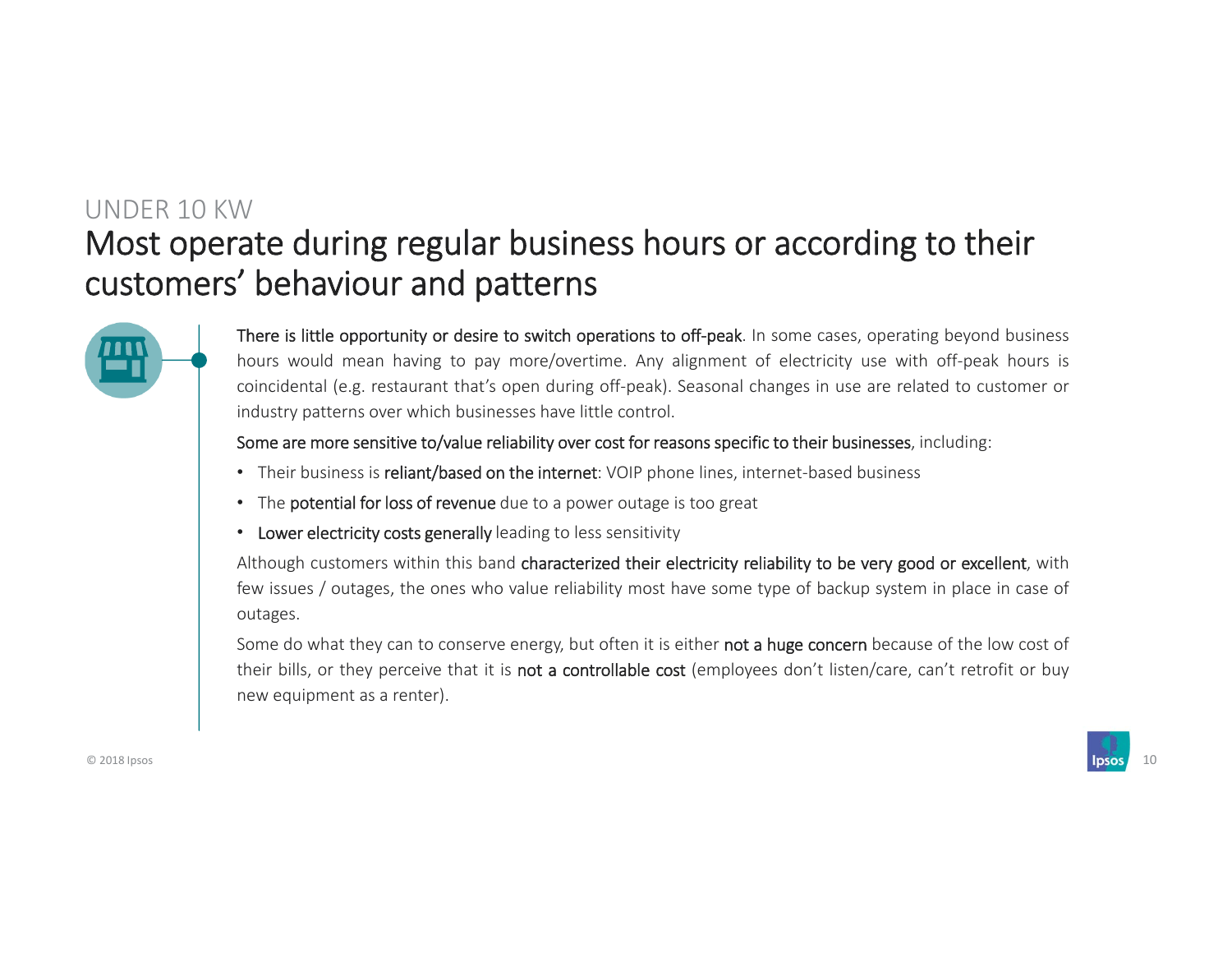## UNDER 10 KWIn their own words...



It's regular business hours when we are very busy. We extend a little bit but again, we were careful in extending our business hours because it also has an impact on payroll so people would start making extra time then our costs are increased there.Trade/Manufacturer



Reliability [over cost]. It has to be reliable. There was a gas leak a few months ago when they were doing tunnel work. We had to shut down for two days. Lost two days business. If we had a blackout like in 2004, that time we closed for four days. When you lose that business no one will reimburse you so reliability is important.

Restaurant

If the electricity is down our phones go down and our business is not working and that's a big problem...Reliability is more important than cost, absolutely it is.

Professional Services

‐When we need it we need it, so there's not much we can do there. I don't have control over when the air compressor comes on and some of the stuff that does use a little bit more hydro, there's not much I can do there.

Garage/Car Repair

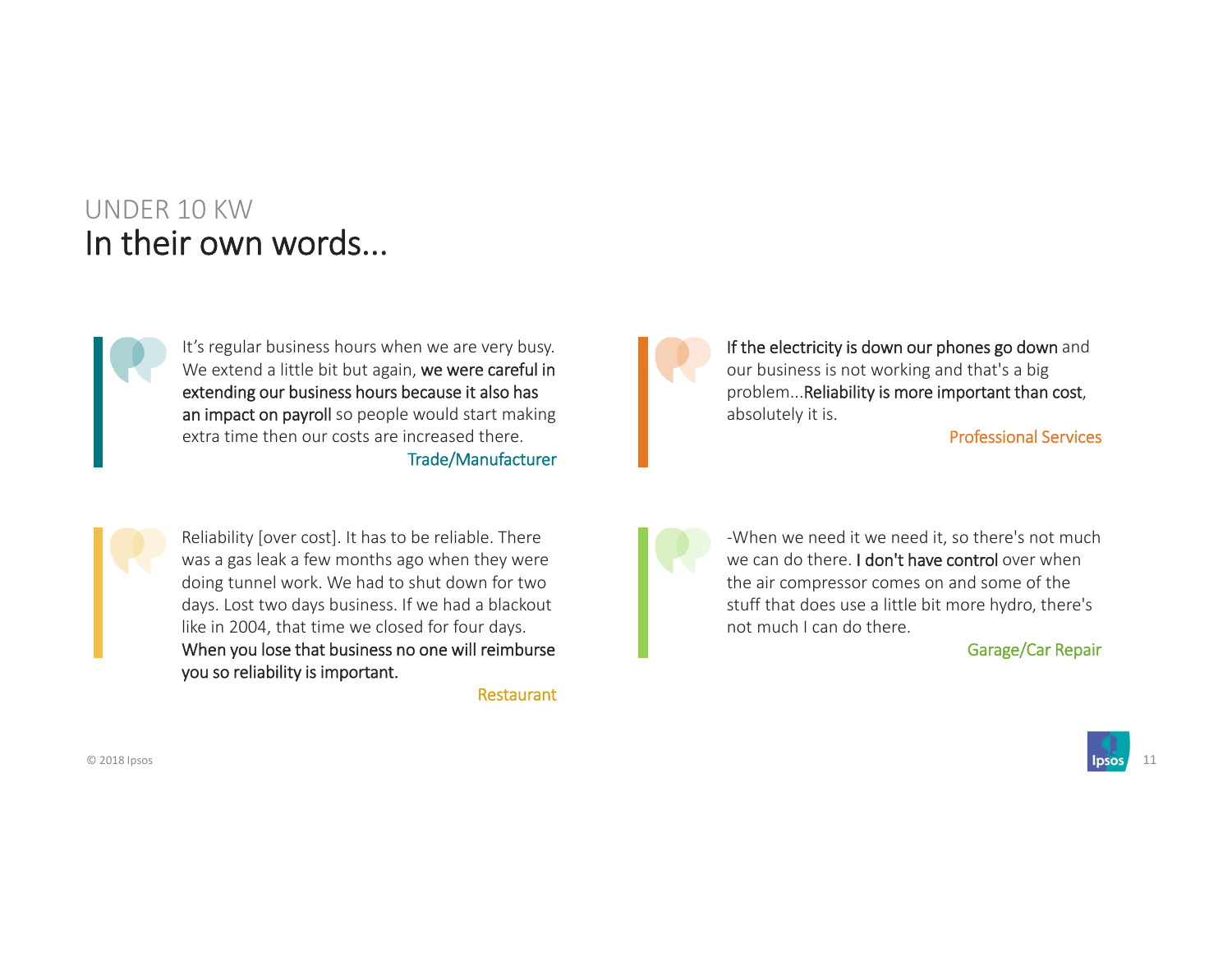### Most do not actively engage in formal CDM UNDER 10 KW



Since their usage and costs are relatively low, they perceive that there is limited opportunity or need for electricity conservation in their businesses. A few have taken advantage of lighting programs through Save on Energy.

There were multiple reasons for not participating in government-sponsored CDM: a general lack of time or interest, lack of awareness of available programs, an incentive program that has ended, <sup>a</sup> lack of desire to go through the application process, <sup>a</sup> reluctance or lack of available funds for capital improvements, or an ROI payback period that is too long are all barriers to participation on Save on Energy programs.

Expected use of the electricity system in future was expected to remain stable for most (many are established businesses), although <sup>a</sup> few are considering expanding their operations.

They are less likely to have interest in, or opportunity for, onsite generation. This is because they tend to rent their office/business space, because of the initial capital investment involved, poor word of mouth on the program, or their usage is relatively small and there is no compelling need to offset their costs. They tend to think of generating power as more about backup than feeding into the grid. Awareness of the mechanics of net metering was mixed to low and was mostly not relevant or appealing.

The idea of some type of energy storage from the grid during off-peak hours to power their operations was more appealing than onsite generation.

© 2018 Ipsos 12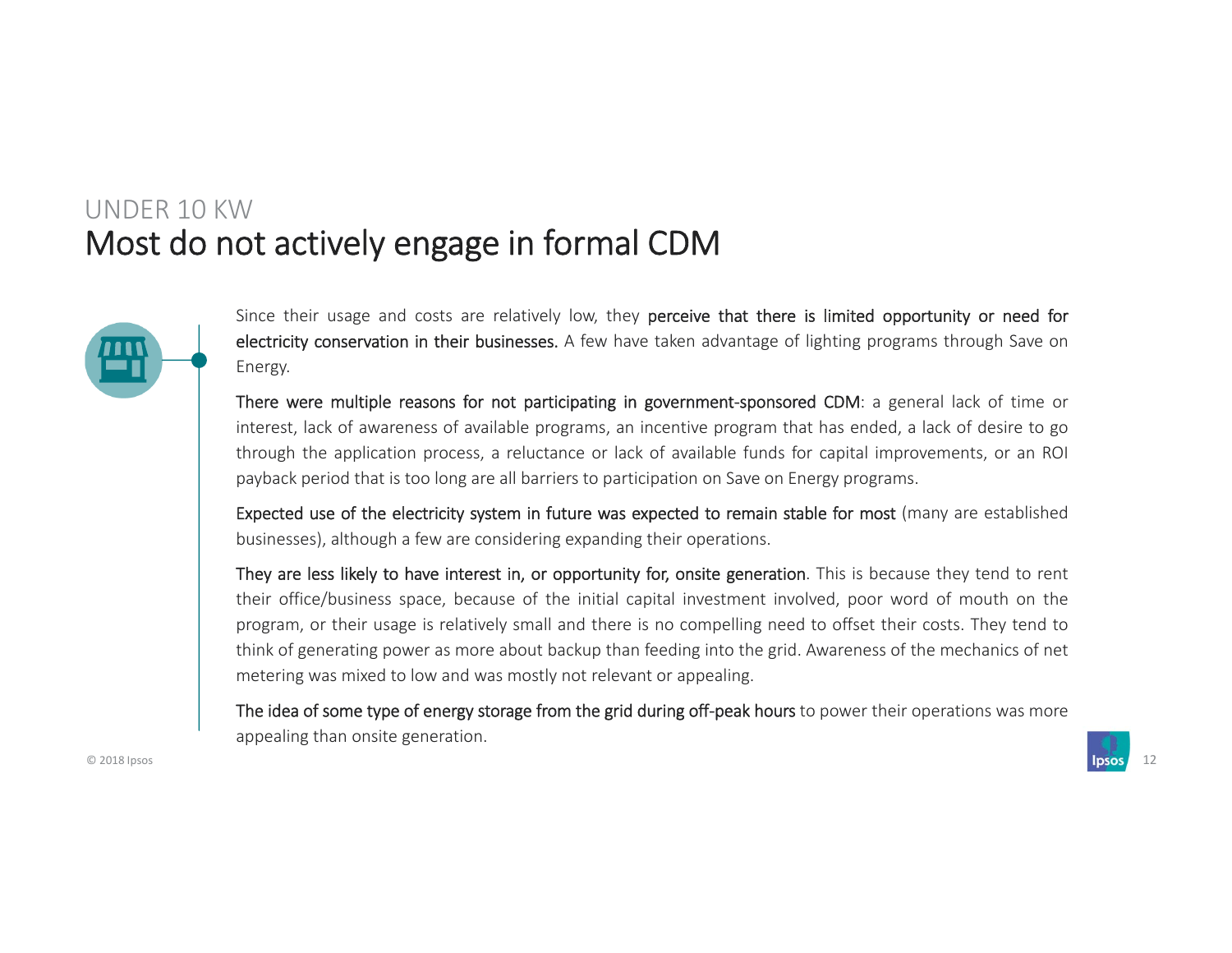## UNDER 10 KWIn their own words...



I have heard of such things. I've never seriously considered it. And with my limited knowledge of that, I think that most of that still costs [a lot]. It's intriguing, but at this point, I haven't heard anybody tell me that it's a profitable idea at that point.

#### Restaurant



In the tech service world, that means generators for backups. I've never thought about solar. I think as soon as I need more reliability that I can get from batteries, I need to move some place that can just give me those things [like generators] Internet Startup

Cost there, there was some program at one time where hydro would pay you back so I looked into that and then there was so many different people that I heard stories of, had all these panels and everything set up and then they couldn't get hooked in...they spent all of that money and they weren't even able to get into the grid.

Garage/Car Repair

Yeah, I read in the papers somewhere about having a backup you do with your computer. It could be charged during off peak times and use on peak times -- something that would be easy to install that is a good price point, that we could see it working right away. We could see it- helping our bills be the same or… yeah. It would be attractive.

Trade/Manufacturer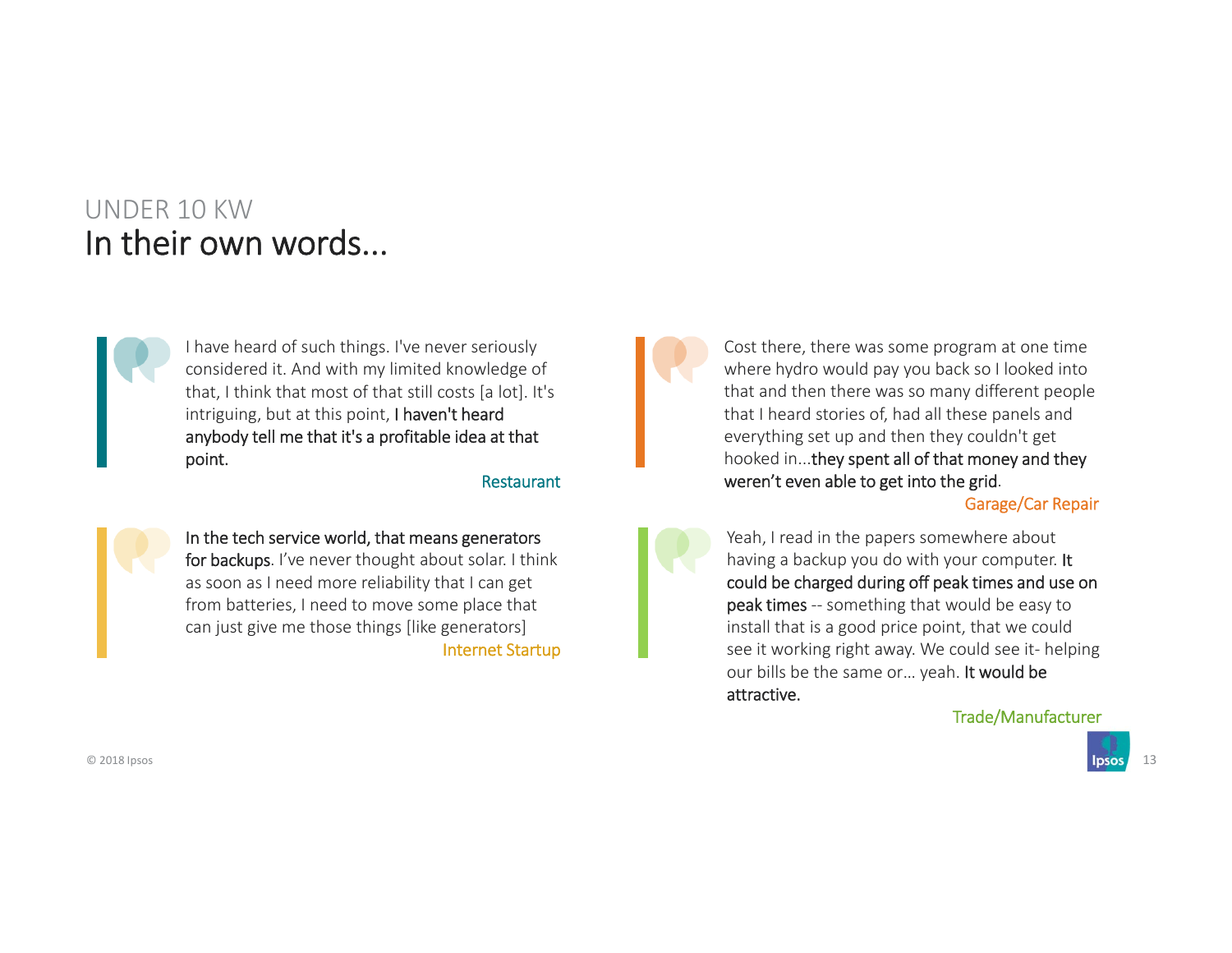# Overall feedback on the proposed changes was more positive than that of their larger counterparts UNDER 10 KW



The businesses in this band tend have softer/more favourable opinions on how the sector is managed based on lower general awareness. The proposed changes were positively received as being fair and transparent, as these businesses do not wish to be paying in some form for others and many accept that they may have to pay more as <sup>a</sup> result of the changes. They trust and are appreciative that the OEB is capable of managing these changes.

Participants appreciated the background and contextual information provided --in particular, the analogies about Capacity, Demand and Consumption. However distribution charges, and the reason why connection is the biggest cost to the system for these customers, was poorly understood.

Most stated that their businesses could tolerate a small increase although they may have to pass any increases on to their customers in the form of higher prices. Notably, the two restaurant respondents stated that they do not want to pay an increase of any size, both because they perceive that it is unfair and because it is becoming increasingly unaffordable to operate their business all around.

For a few, they believed that the rules should consider sector-specific consideration or help -- restaurants feel it is increasingly expensive to operate in Ontario to the point where they may be forced to close their business. The internet/technology company felt there should be some form of relief or incentivization to stay in Ontario as it is the future of industry in Ontario. They state that although it would be better to move their operations to Silicon Valley because of the much greater availability of venture capital, they would like to stay in Ontario.

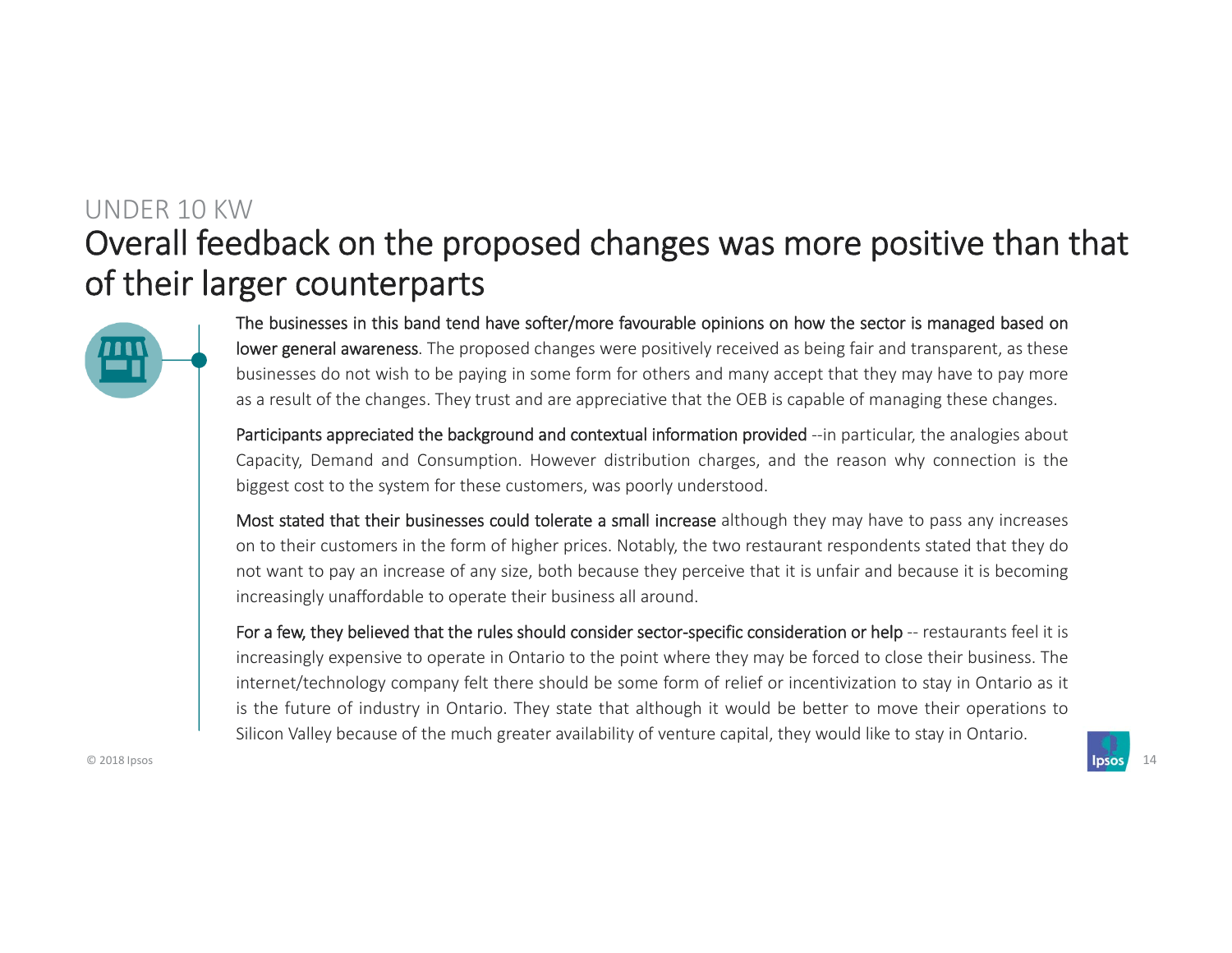# UNDER 10 KWIn their own words...



It could also be that I'm paying for somebody else's service and I would like to know if that's the case and I would like to see that change and I think it should be working on the opposite way as well. It will help me [price] my product better if I know that being charged the right amount, because it doesn't change now, it may change later. I mean, maybe I'm not in a good position as of now and I'm not sure if I'm conveying that correctly but I think it's important to yeah, to be paying for what you're consuming, if it's more or less. It's a matter of fairness and transparency. Trade/Manufacturer  They want to make sure that everyone is paying for the usage, or for what they're using within the system, so if a larger company is using a lot more of the system that they're going to be paying the proper rate towards it. They're making sure that small, medium, large size companies are, the energy that they use, try to lower their bill, try to lower the amount of energy that they use. They're monitoring that, basically and they're trying to help figure out a way that the demand is decreased on the system.

Professional Services

The future is in tech. Not just computers but also biotech. It's like shred grants. The classic Canadian tech grant. If you can prove that you're advancing tech or research, then there should be something more for you. Because you're basically sacrificing today in hopes of tomorrow. Those hopes don't always pan out. But it's different than other day‐ to‐day businesses.

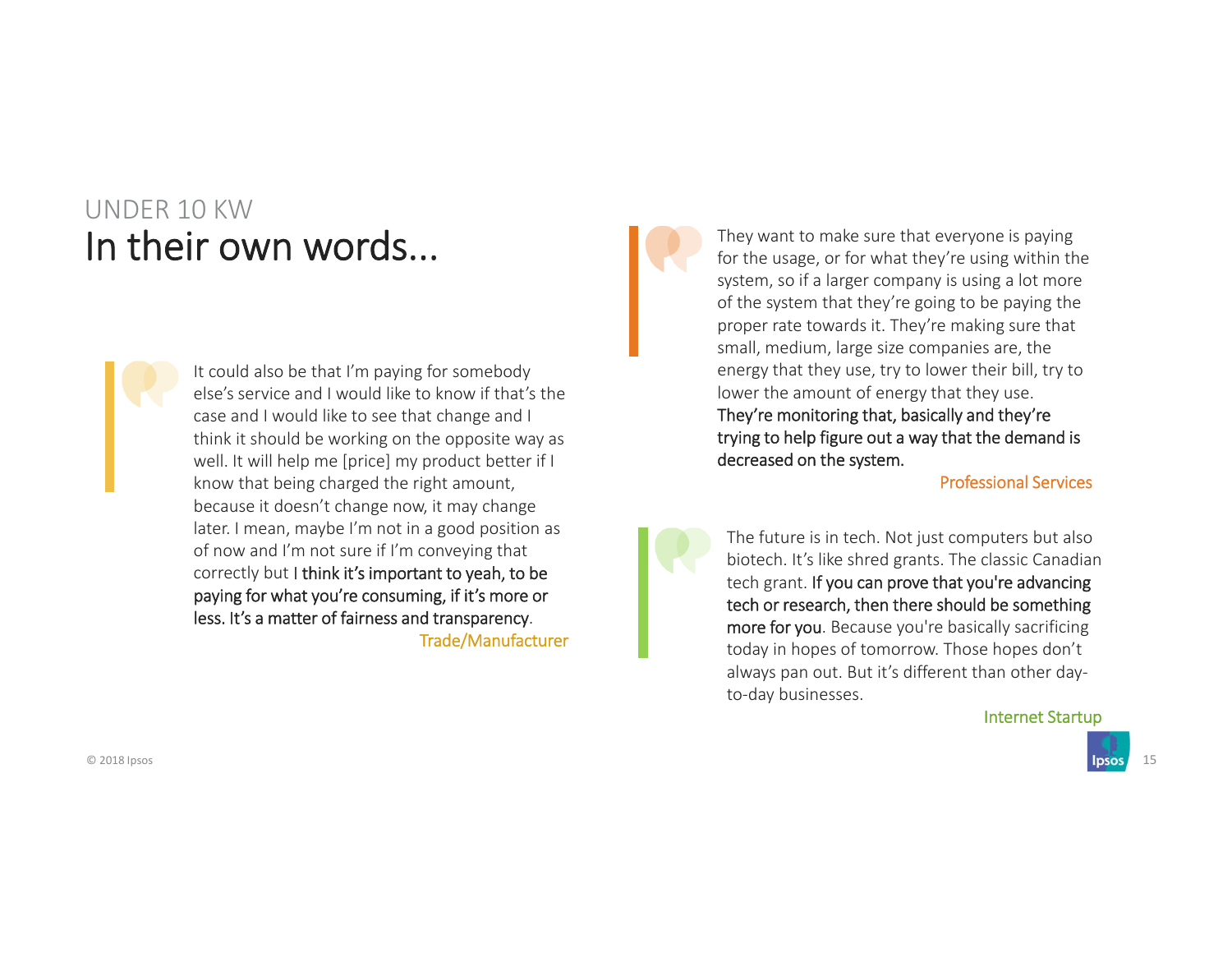# Clear communication and simple incentivization would help mitigate potential impacts on their businesses UNDER 10 KW



The information in its current format (copy-heavy) was appreciated but since businesses are starved for time, having it provided in a more at-a-glance, graphic format would be appreciated. They are looking to understand the effect of the changes for their business, not become experts on the energy sector. Having the information come from or be cited by <sup>a</sup> neutral third party source (such as <sup>a</sup> university) was also of interest.

Since the upfront costs and perceived complicated process/lack of relevance of onsite generation is <sup>a</sup> barrier, other ideas and suggestions of greater relevance and appeal were made:

- Storage: having a simple device at low to no cost available that could easily store electricity from the grid onsite would be <sup>a</sup> welcome innovation.
- Technology-enabled energy management/tracking such as a Nest device
- Having the change take place **gradually over time** was of interest

These businesses are comforted and reassured to know that the OEB is thinking about the evolving grid and considering how to evolve pricing to reflect new technologies, and to be more fair.

© 2018 Ipsos 16 Some believe that new technologies will help mitigate costs down the road and the main barriers to adoption are investment of time, mental energy and cost. Getting help navigating these is of interest although this group is more vague on the particulars of what this might look like.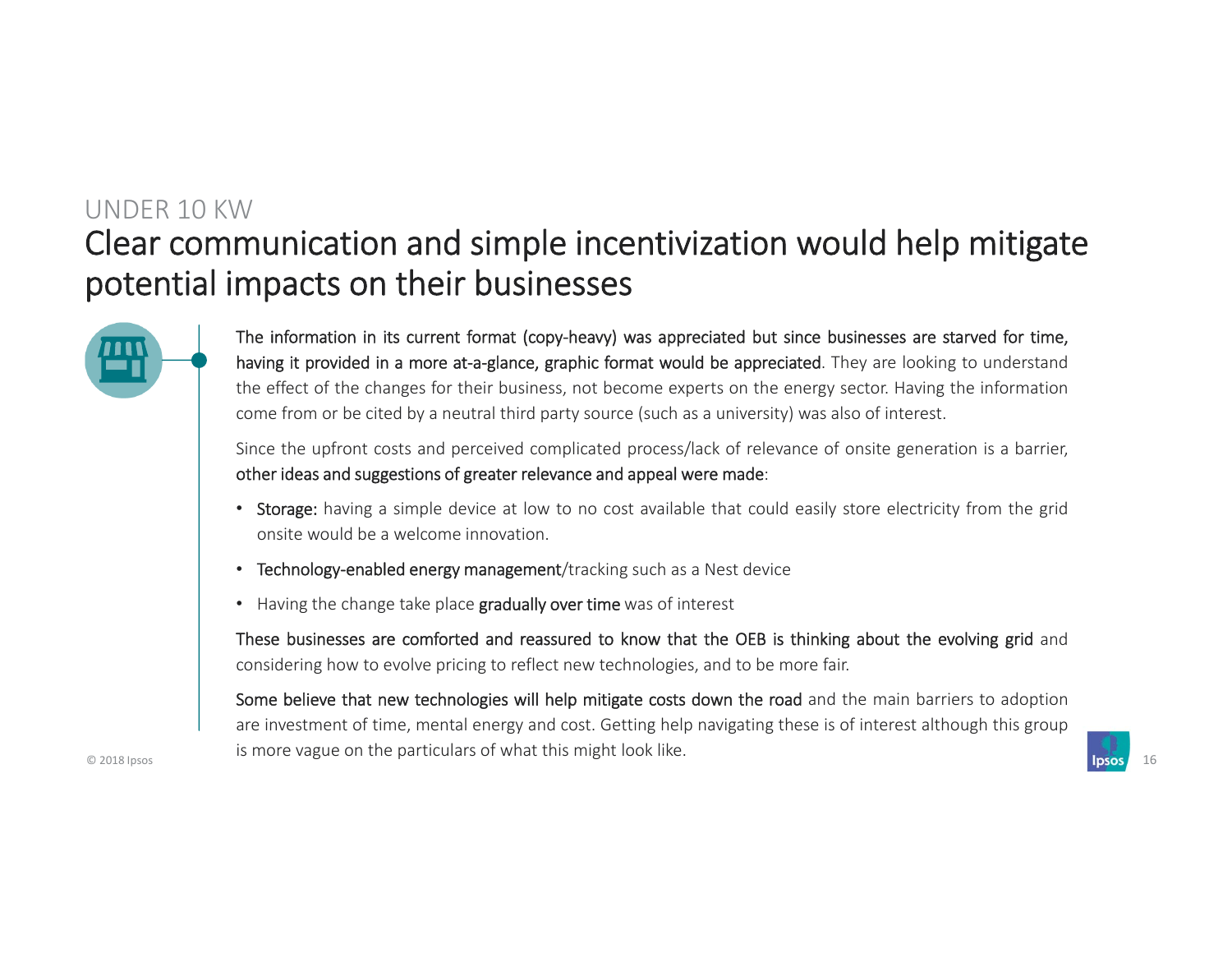# UNDER 10 KWIn their own words...

I do pay the hydro bill but I'm not researching electricity. That's not our business, right? We just care that it's an instrument that helps our business run but our attention is not focused on those little things, so it could be an image or a chart that will kind of summarize and simplify what is happening and how, and what our options are will be really useful in a way that could be put into practical terms because it's not a concept that everyone is familiar with so if you can find a middle point in which everyone can understand what you're trying to explain rather than become experts...It could possibly be like a big picture and then maybe highlight where I am, where is my business in the big picture.

Trade/Manufacturer

‐I don't like to see rate increase. But if it comes, what other choice do I have?...Gradually is better than you get a jump right away from…within two, three months paying \$600 instead of \$400. If it's gradually you don't feel it.

Restaurant

Maybe putting in some sort of Nest system like I was talking about before, to track my usage at different times. What it can do, from what I understand, it can monitor that maybe my electricity is being used at a certain time when it doesn't need to be so I can monitor that and show me that I should be reducing heat or whatever it might at certain times, so keeping my costs down.

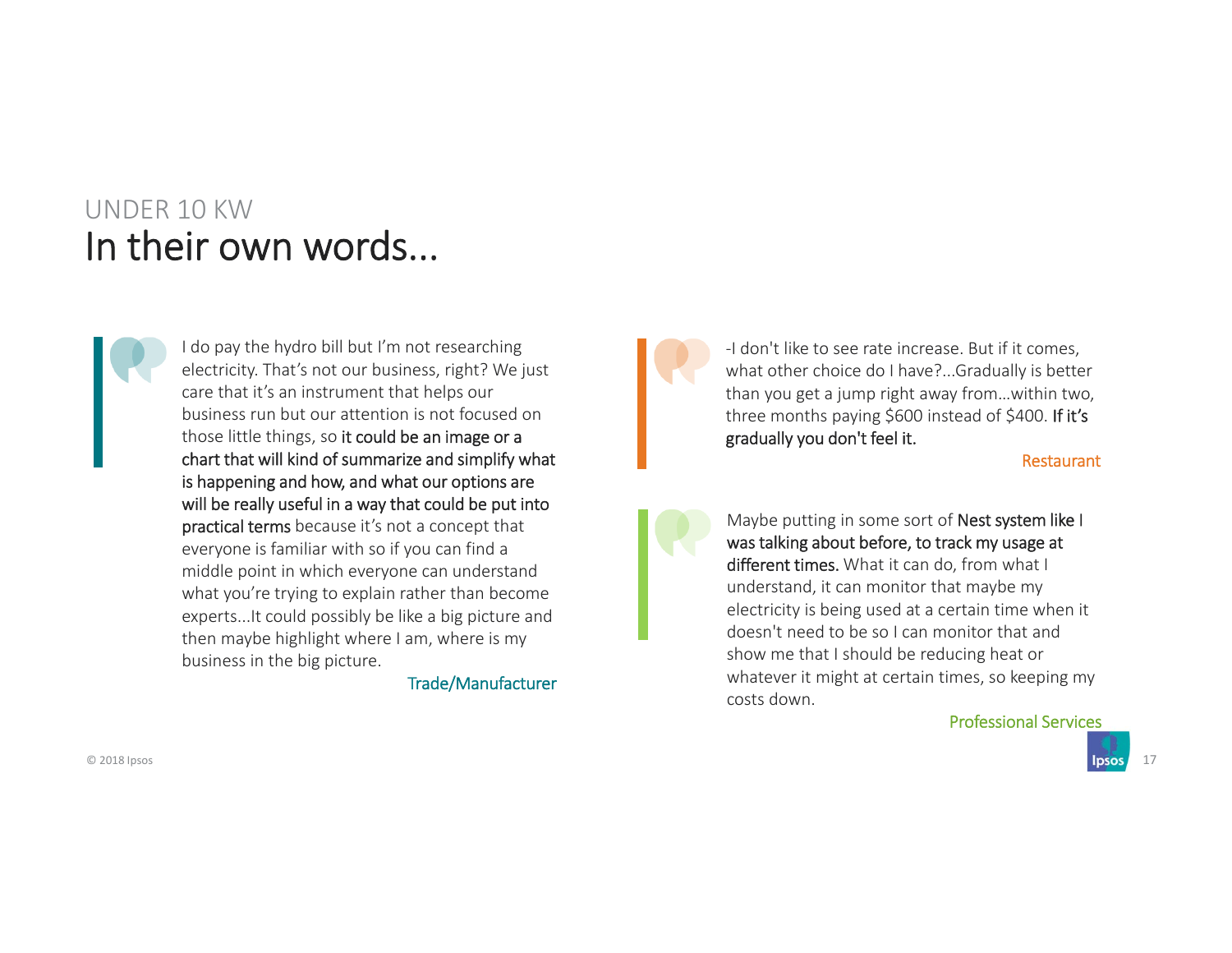# 10KW AND OVER OEB SMALL BUSINESS PRICING RESEARCH

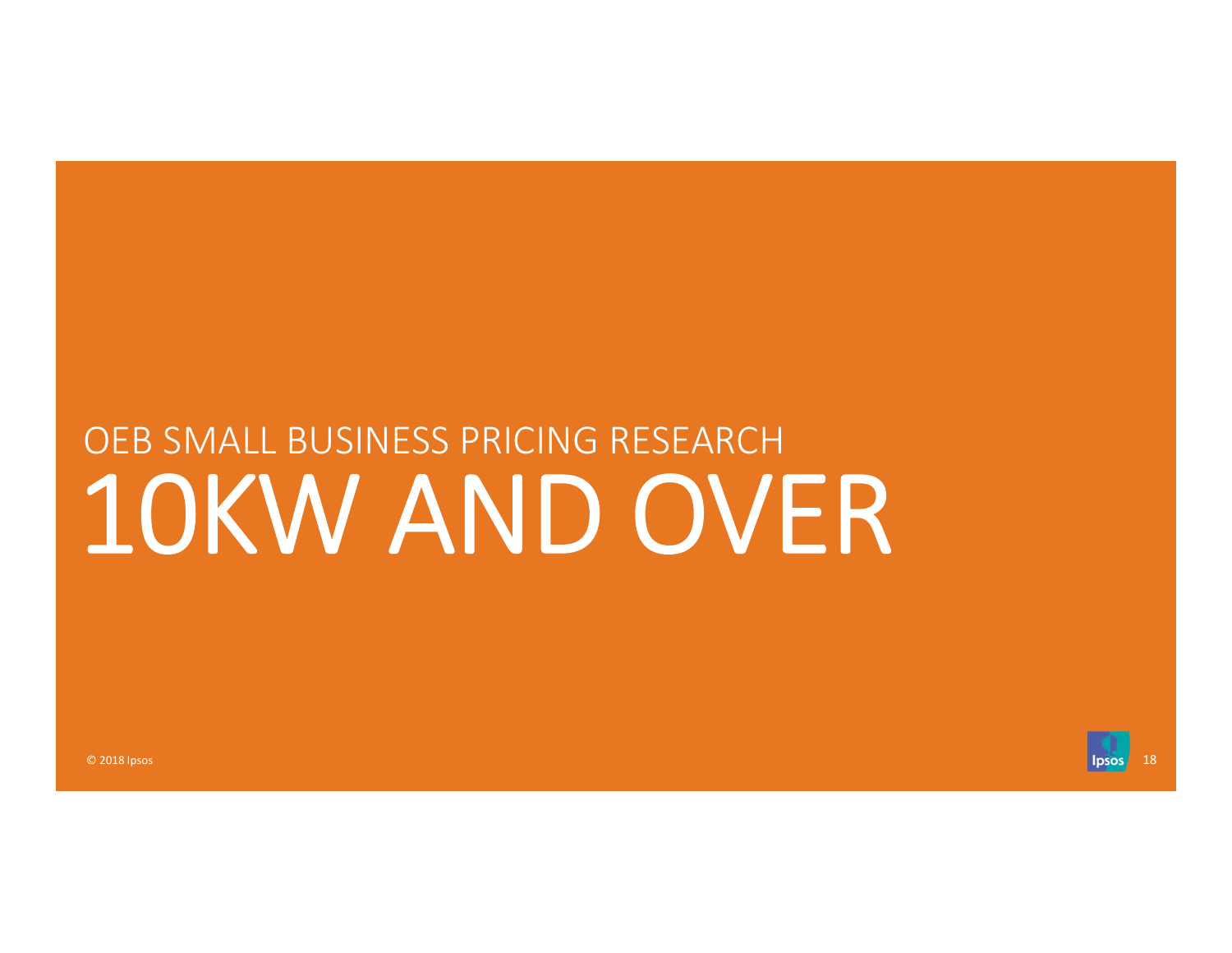# Businesses 10‐50kW struggle more with costs generally as well as electricity specifically 10‐50KW & 50KW+



The "larger small" businesses in Ontario are facing <sup>a</sup> number of pressures on many fronts and the cost of electricity is a huge consideration for them. It is often on the one top two or three costs for their business, and they perceive that they have risen continuously over the last several years.

Most were owners of the business and they are less involved in the operations or doing of the work, and have more of an administrative/oversight role, although some are still customer‐facing. They are more likely to have <sup>a</sup> separate accountant or bookkeeper in charge of bill tracking and payment; however as with smaller businesses they still monitor the bills.

This band of participants is much more likely to be affected by the minimum wage hike: they have some or multiple employees whose wages will rise. The increase also has a ripple effect on the rest of their employee wages, as in those who made more than the lowest paid employees expect <sup>a</sup> comparable increase ‐‐ that is, if they were making more to begin with they continue to expect to do so. The increase is expected to have an enormous impact on profitability, and some companies are already struggling with profitability. However, the full impact is yet to be determined given that it is still early.

Other major concerns include competition and industry consolidation, <sup>a</sup> decreasing labour pool, rising overall costs such as rent, supplies/equipment and other utilities, and barriers/issues with all levels of government (such as municipal regulations in running <sup>a</sup> business).

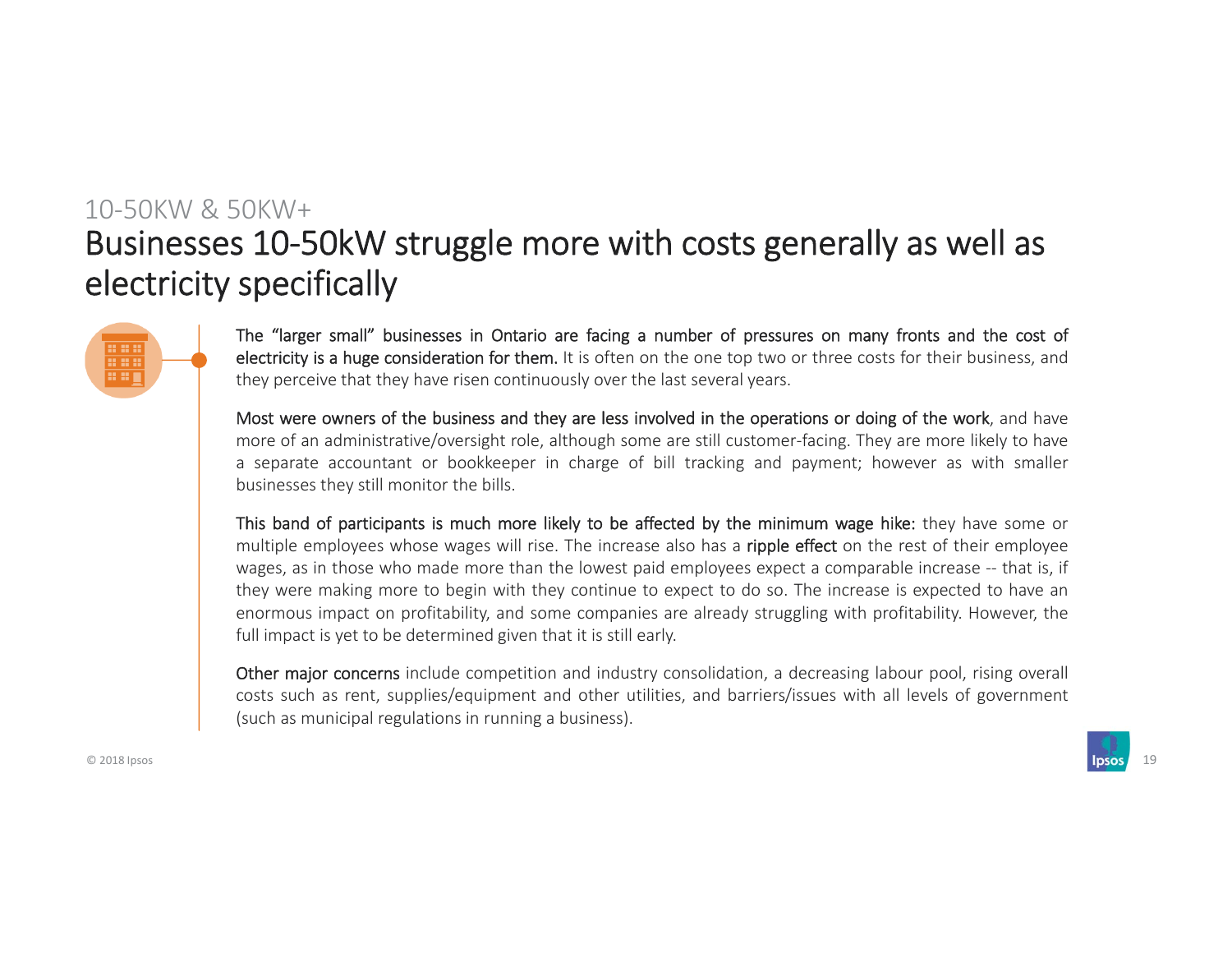### 10‐50KW & 50KW+In their own words...



Definitely minimum wage hike is going to cost me a fortune, we're a profitable good business and you know, minimum wage is going to literally wipe out all of our profit and put us in the deficit situation basically overnight. I don't think anybody cares. I've been a Liberal for a longtime but I feel that the government has done something to try to fix something else and don't get me wrong, I understand why they want to do it, or why they want to make other people's lives better and I think they should, but they just did it on my back and my colleagues back. The people who are trying to employ people and things like that and I find that very difficult to swallow.

Manufacturer

Yeah, it's really the marketplace as well because we effectively sell to other institutions. So we will sell to government and universities and that sort of place. And there's really a pressure at that level to restrict budgets and so it reflects on our business as well. Also, because of that, there's a tendency to consolidate our industry competitors so we're one of the last few independent Canadian distributors left in our business compared to most of the American multi‐nationals. So there's competitive issues but cost is, internal costs and expenses, where we have little control over the marketplace, the really only controlled areas we have are labor cost and you know, things like utilities and day‐to‐day expenses.

Wholesale Distributor

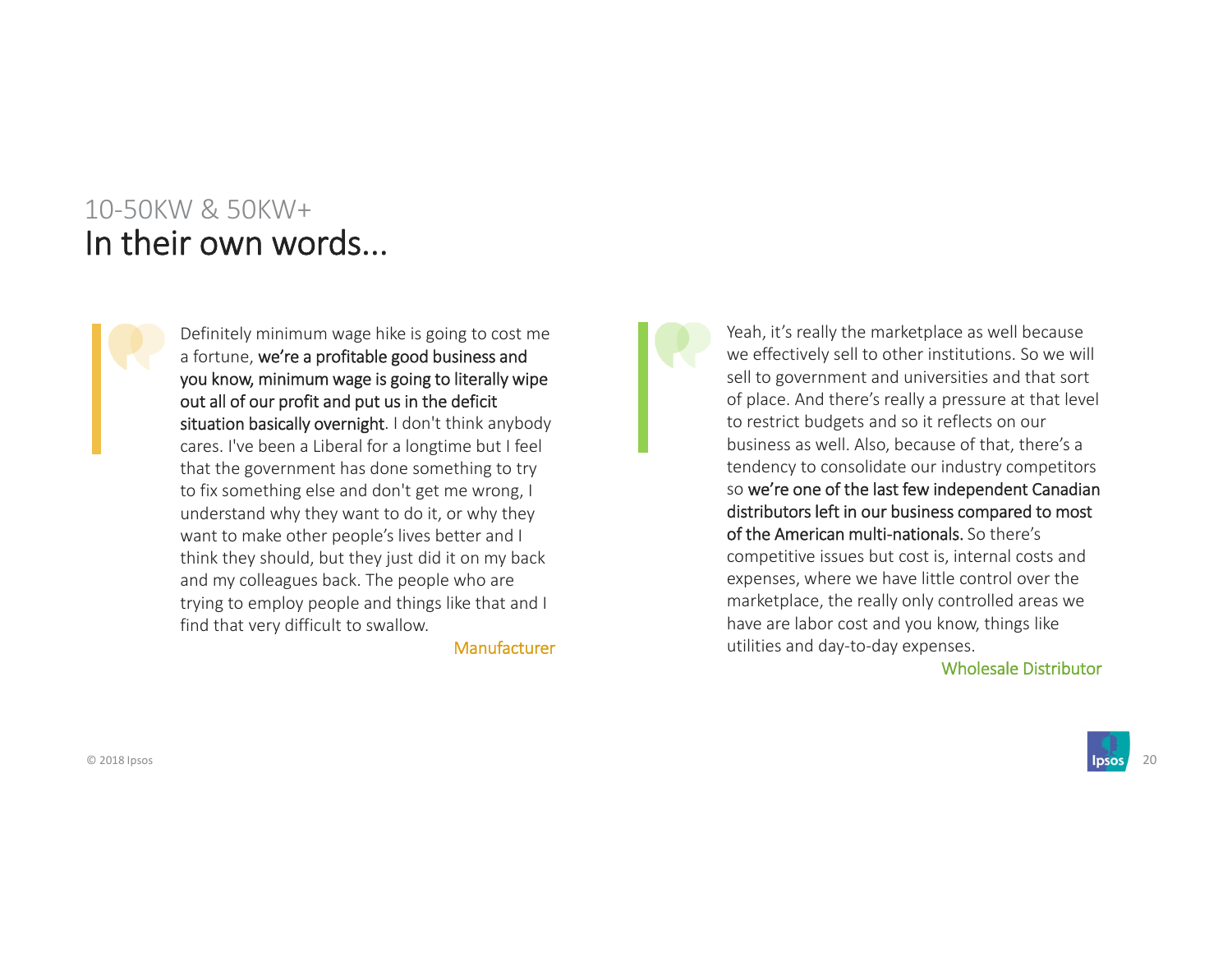# These businesses have little control over their peak consumption or demand10‐50KW & 50KW+



The businesses in this customer band use energy in a number of different contexts -- heating and cooking are generally gas but electricity is widely used -- air conditioning, refrigeration, lighting, operating power tools, farming equipment, and manufacturing machinery.

The particulars of their business operations dictate their hours -- restaurants and retailers have certain hours during the day, certain days of the week and certain and times of year of peak traffic, when they have the most customers and electricity demand usage is highest during these points accordingly. Agricultural businesses need to operate power in <sup>a</sup> way that optimizes the health of their livestock.

A few (manufacturing) have some flexibility to operate off-peak but feel conflicted about the possibility of changing to overnight or weekend shifts to save money ‐‐ they state that they would like to maintain <sup>a</sup> quality of life for their workers ‐‐ in order to align with the benefits of operating <sup>a</sup> business in Ontario: overall quality of life, social fabric and sense of pride for themselves and their workers.

For <sup>a</sup> few who have the option to move their business elsewhere, they are continuing to weigh the pros and cons of this and feel that they may get to <sup>a</sup> tipping point where the cost of doing business in Ontario is too high, and move their operations elsewhere ‐‐ for these businesses the cost of electricity is one of the key considerations.

Most characterize their electricity reliability as very good to excellent, with few issues. A few have backup generators or storage in some form in case of any outages.

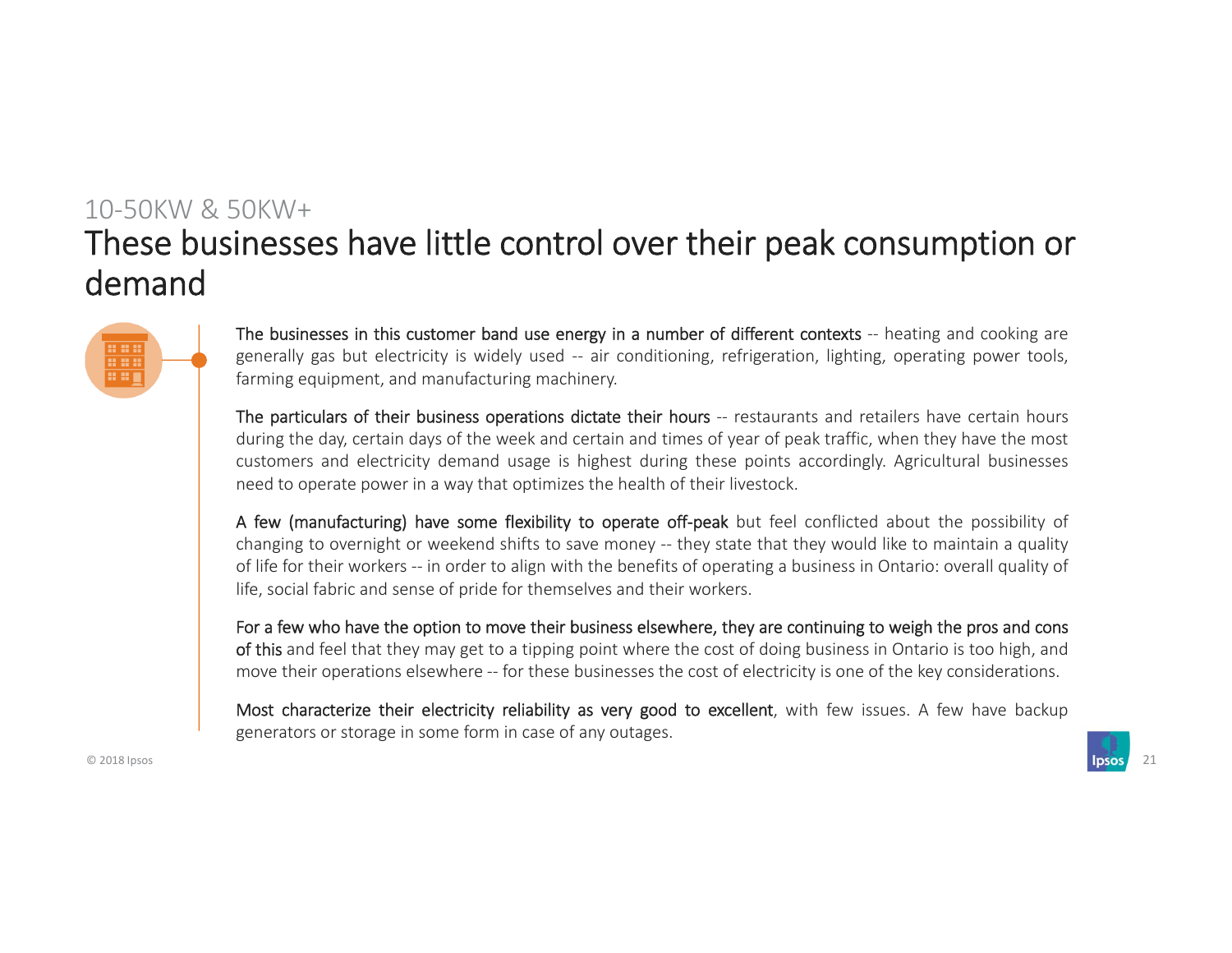### 10‐50KW & 50KW+In their own words...

Zero [control over peak], because we're connecting with customers across Canada so a switchboard would be open from 8‐6 and we can't start earlier because our customers aren't there and we can't end earlier because the customers aren't there so we really have no control whatsoever on the timing. Wholesale Distributor

#### In hospitality you're at the customer's mercy.

During summer when we have A/C running I try to stay away from peak hours, the large consumption cost is at that time. So I try to put them on in the morning and then throw them on again later. But sometimes you can't control it. you have to supply the demand.

Hotel/Restaurant

Our business is basically online. All of our clients are basically online. I am no longer doing business in the province of Ontario, I'm not selling to people in the province of Ontario. 90% of my goods are leaving this province. And if you make it unaffordable for me to do business and to manufacture in this province I will take my business, my jobs, my capital everything to another jurisdiction who is willing to do it at an affordable rate. That's bottom line, what it is. Because it's just not fair that we keep having to pay over and over and over again. Look, I don't want to get into what our government has done but there has been a lot of waste. If you take all of that waste and you divide it out amongst everybody's bills we wouldn't have had to say let's take 25% off of everybody bills and pushed it into the future and we'll pay it later on.

#### Manufacturing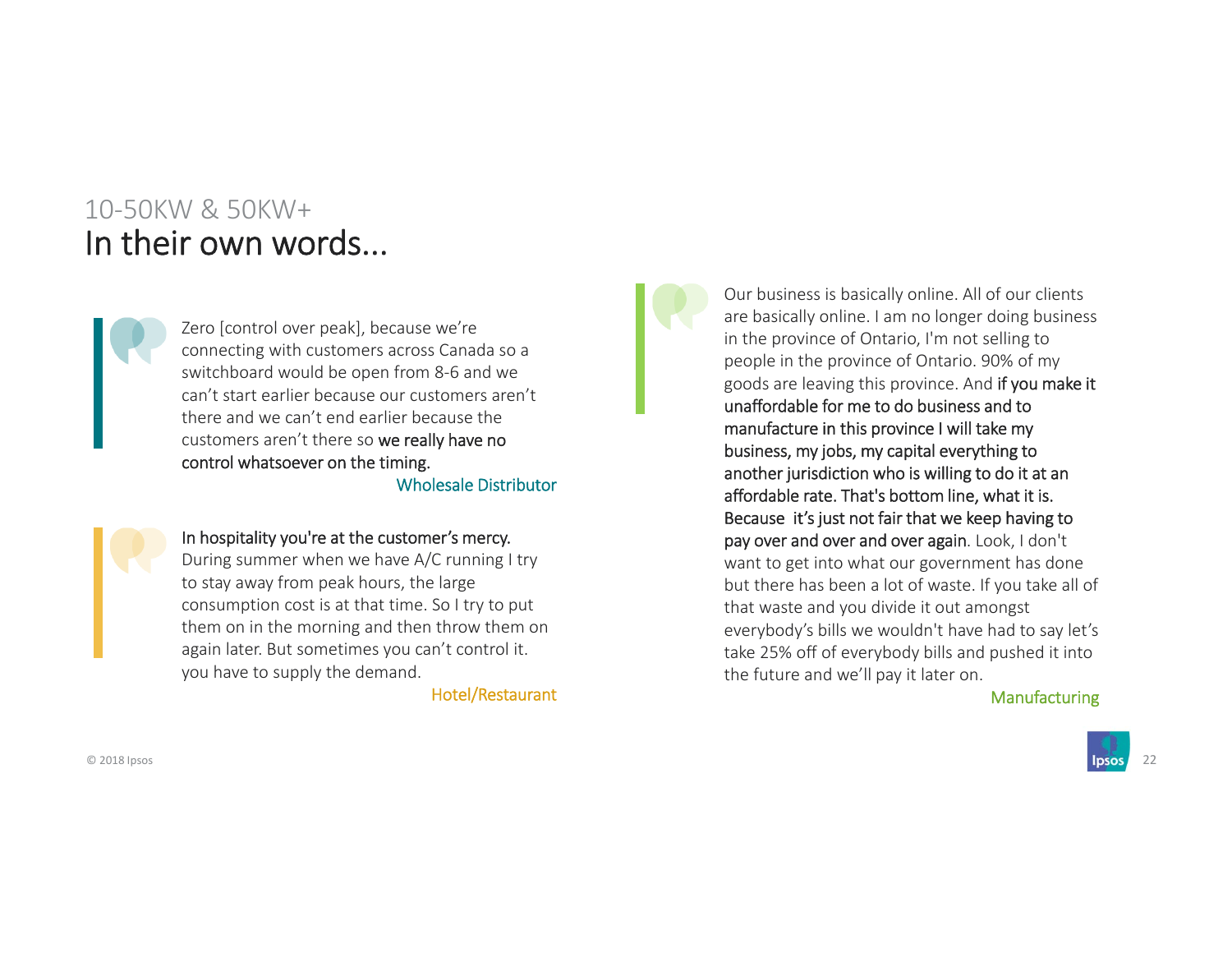# Many have taken steps to control their electricity usage including formal programs 10‐50KW & 50KW+



Internal or self-directed initiatives include operational or behavioural changes (habits around turning lights and equipment off, adjusting temperatures etc.) although employee uptake of these initiatives can be challenging. <sup>a</sup> few have also purchased more energy efficient equipment but did not take advantage of <sup>a</sup> retrofit incentive.

Several have taken advantage of Save on Energy, in particular the lighting programs. Results from this initiative were mixed -- one or two noticed tangible savings on their bills with others more vague on whether or not the lighting had any effect. Others perceive that any savings realized as <sup>a</sup> result of conservation efforts are offset by rising electricity costs, and this is <sup>a</sup> point of frustration.

Participation in other Save on Energy programs is limited. For this band it is due to <sup>a</sup> lack of awareness of programs outside lighting, or that non‐lighting programs are less relevant. However <sup>a</sup> key difference is that unlike their smaller counterparts, they are more willing to invest/pay out of pocket for equipment or other improvements that would reduce costs, as is demonstrated by their research into solar generation.

There was little interest or participation in third party electricity savings programs -- most research was conducted on their own ad hoc.

They envisioned the role of the OEB to facilitate audits or run/inform other programs, either directly or through local utilities, in order to mitigate potential rate impacts.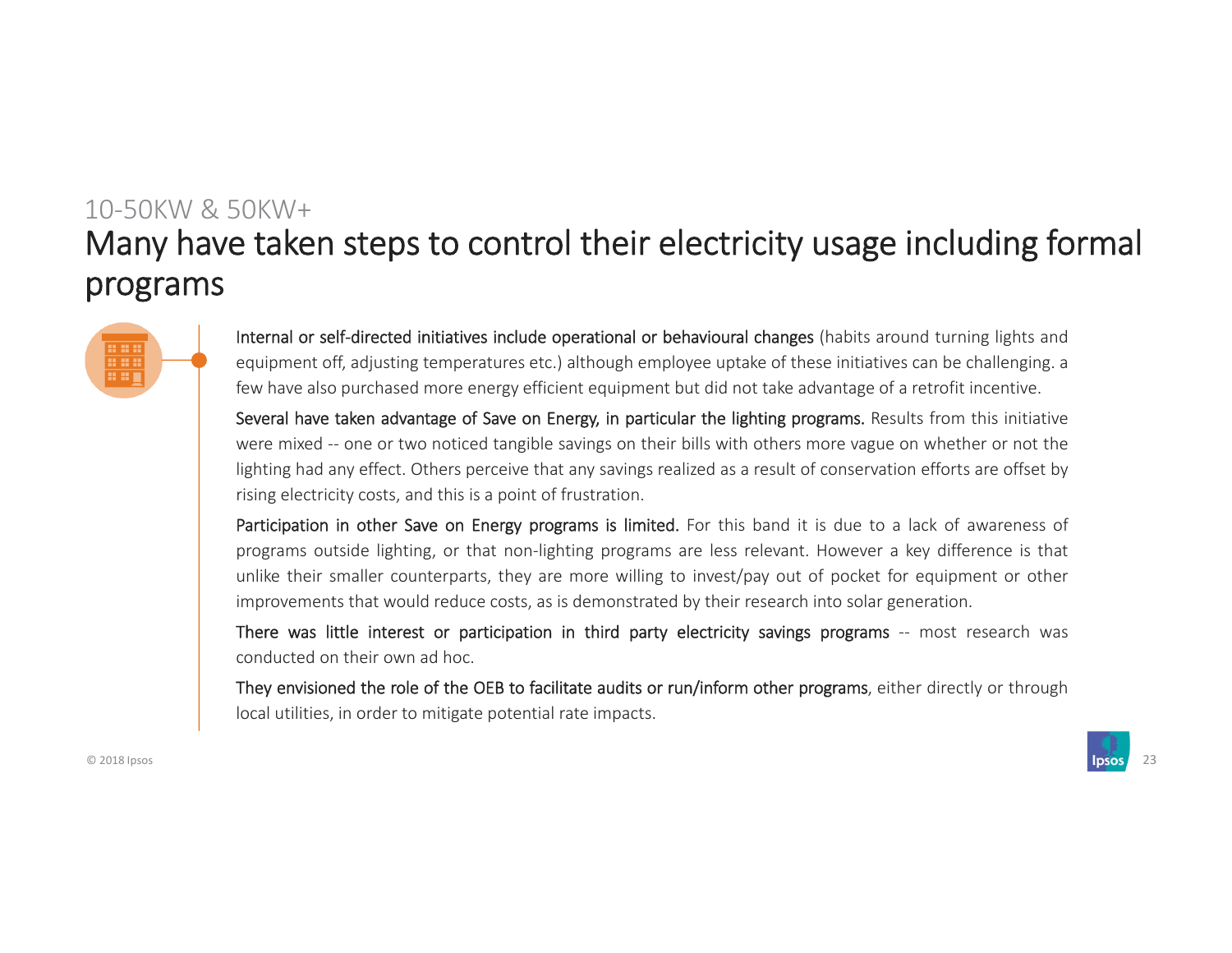## 10‐50KW & 50KW+In their own words...



The biggest thing is in the parts of the building that aren't getting used all the time, the lights are off. We turn everything down...the banquet facility we don't need any lights on down there when it's not being used. Or in staff washroom in the basement, when they leave shut it off, there's no reason having a light on when there's nobody going down there. It's trying to get everyone to treat it like home. When you leave a room, shut the light off. If you're not in there there's no reason for it to be there.

#### Bar/Restaurant

So from the audit, all they need to do is to have a list of authorized personnel or contractors that can do the audit, offer it to everyone for free, and then let us see the split of our usage and then make recommendations on that. I mean the contractors can make recommendations on if you haven't changed your bulbs, this is what you would do and this is what you would save. I mean it's all dollars and cents, it's even numbers.

Wholesale Distributor

On our own. Everything has been on our own. So there's been-I spoke with somebody that I met in a big box DIY stores and they conducted sort of a phone interview where they just said this is what we can do and then they look at a Google Map image of your property to see what way you face and how large your roof is to tell you what your ROI is and how quickly you're going to see that back and so [coughs] in that scenario, it didn't make sense for us but that was a conversation we had...we've spoken to contractors.

Small Retailer (multisite)

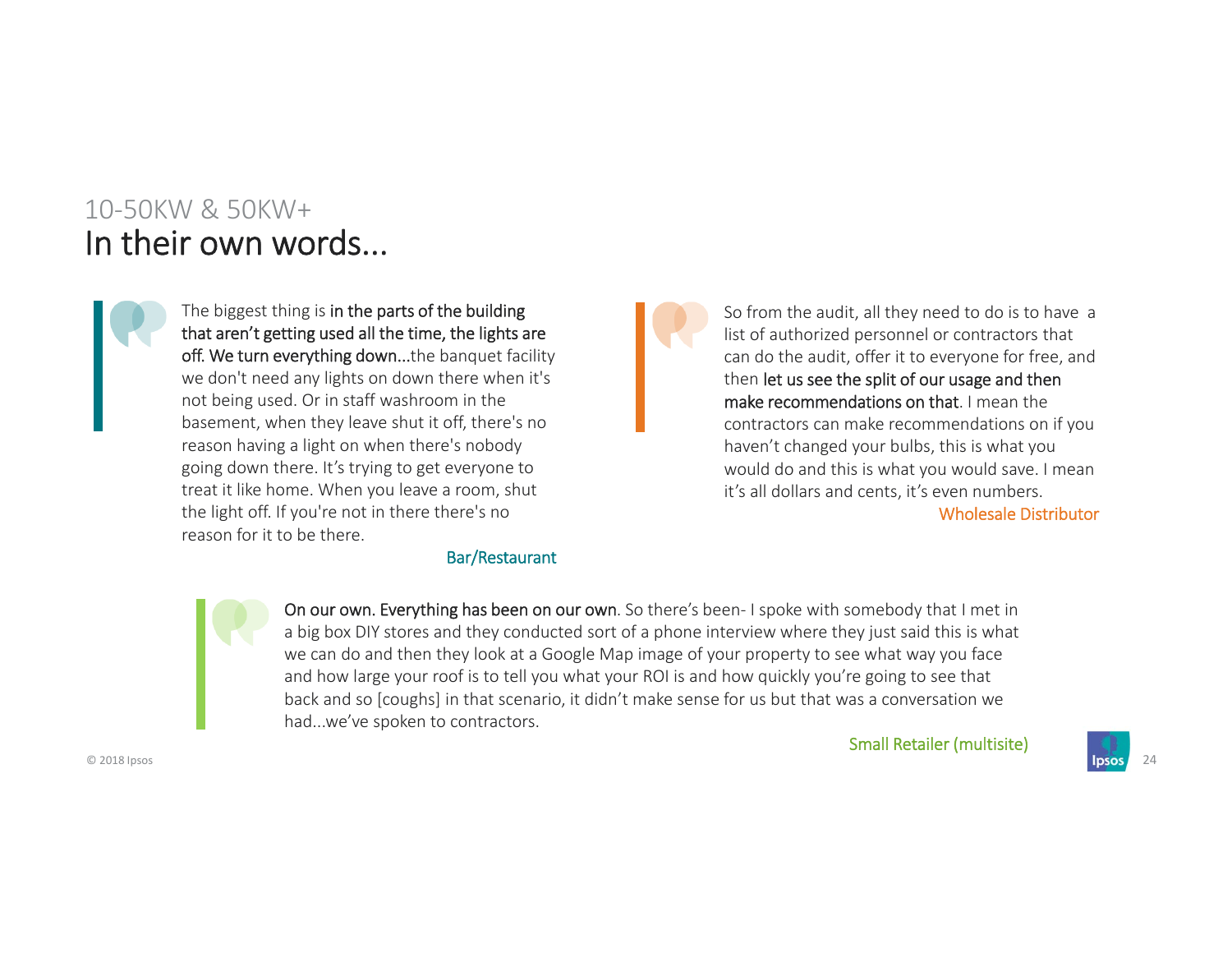# Generation is of great interest but most were reluctant to make the commitment to purchase their own 10‐50KW & 50KW+



Many have looked seriously into onsite generation --specifically, solar panels although only one actually went through with their purchase and installation ‐‐not to power their own facility but to generate revenue for the company. Most conducted research on their own and not through their utility. Other forms of generation were not considered or they were not aware of them.

The most prevalent reason was because the ROI/payback period on the initial investment was very long and the math did not add up in terms of being worthwhile -- they calculated the paybacks to be over 10-20 years and they would prefer <sup>a</sup> much shorter period. Although net metering is better understood than with their smaller counterparts and the idea is appealing, the capital cost is <sup>a</sup> barrier.

There were <sup>a</sup> few other barriers mentioned: A perceived difficult and complicated process; A lack of trust in the suppliers for these products and services; Poor word of mouth from others about their experience with solar panels; Desire to use any available funds to grow core business instead.

Rather than having business conduct research on their own, or rely on contractors or WOM, customers were open to the OEB stepping in and playing <sup>a</sup> role: Better incentivization was of interest and <sup>a</sup> key consideration, but given the other issues with generation, the OEB could help provide information and navigate the process ‐‐ thereby increasing trust and providing reassurance of <sup>a</sup> worthwhile ROI.

© 2018 Ipsos 25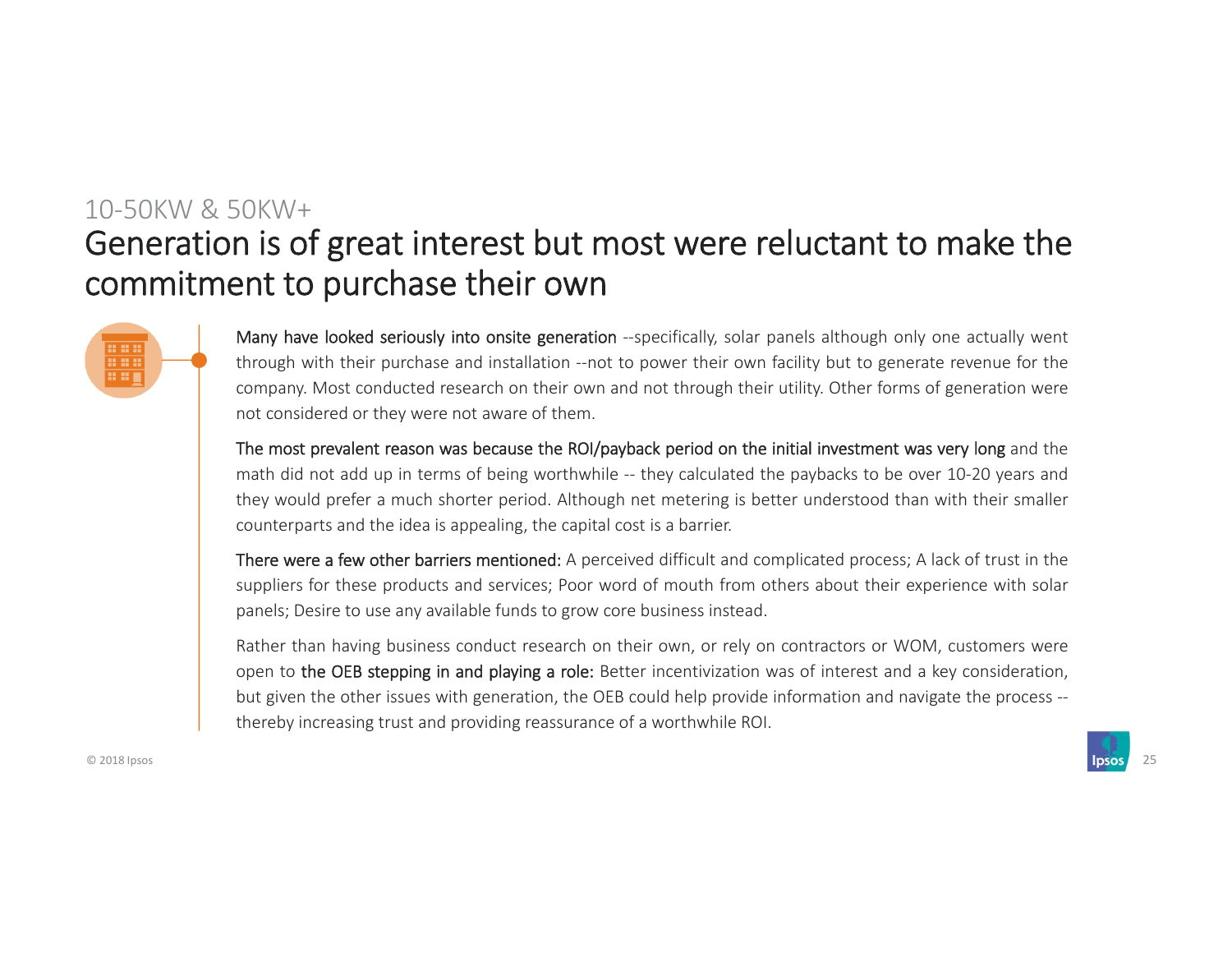### 10‐50KW & 50KW+In their own words...



We've got as far as talking to some solar contractors and we're just not at a point yet where, it's the cash outlay and the return on investment is too long to be able to justify that for us. We just can't afford it.

Retailer (Multisite)



We have considered the solar…having your own. But we didn't get on that bandwagon. A lot of the companies selling that system…were fly‐by‐night. It was hard to know who to trust. Some neighbours have done that and we've watched their progress and seen what the savings are and what the power generated has been. Seemed popular a few years ago but I haven't seen any lately.

I've had some quotes for putting solar panels on the roof. I probably would have done it if…my roof is due to be replaced in the next couple years. Putting solar panels on my business roof and then take it off in a couple years would be very expensive. So that's the only reason I haven't done it. but I think it's the right approach. The right thing to do.

#### Car dealership



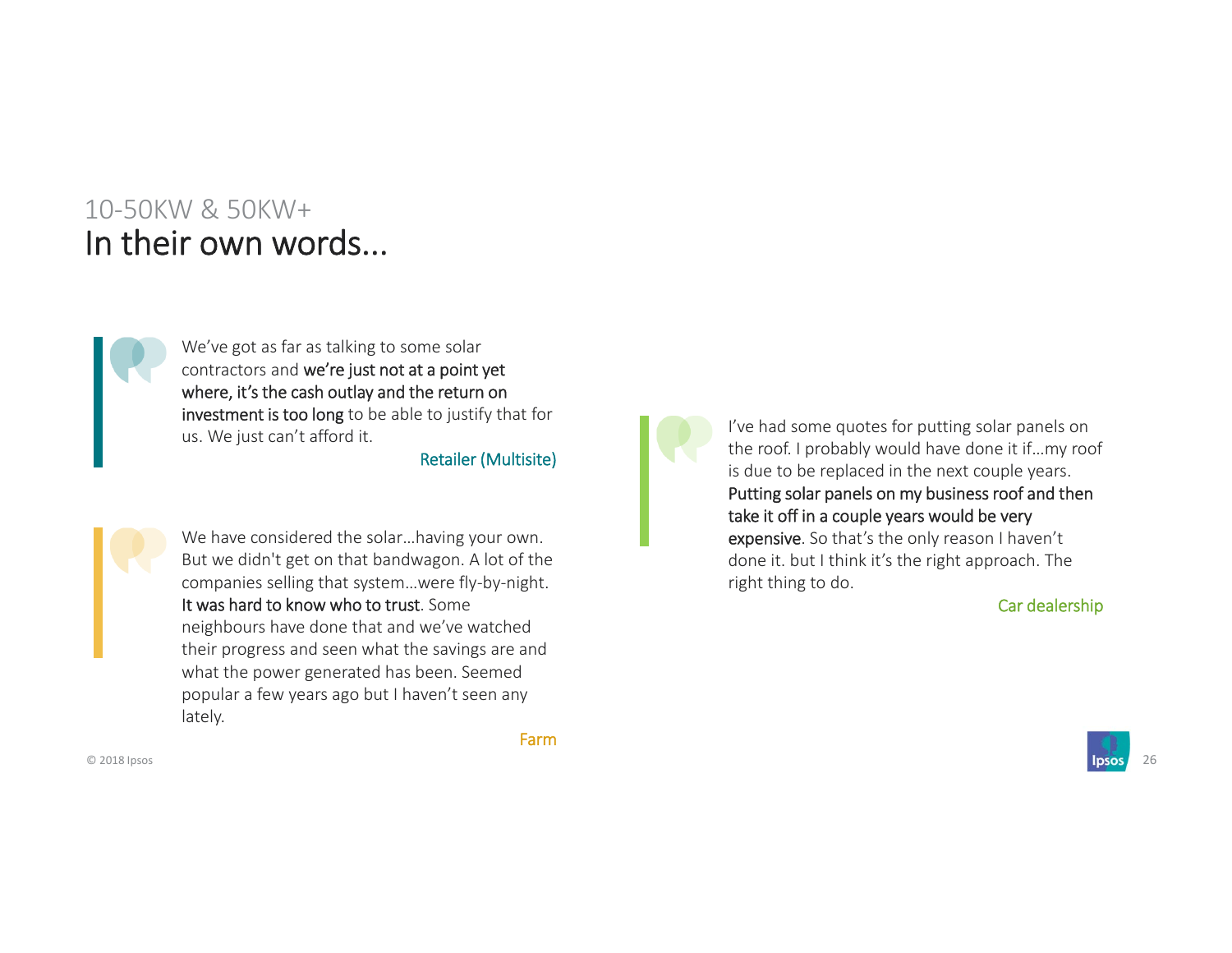# Feedback on the proposed changes was neutral to negative driven by poor perceptions of the energy sector in Ontario 10‐50KW & 50KW+



Many had doubts and concerns about the proposed rate designs: the motivation behind the changes, the ability to effectively manage the change, and ultimately, the ability of the OEB / government to manage the future of the electricity system were among the reasons for their reactions, which were often visceral and emotional. Even if they hope or anticipate that their costs will go down, some feel strongly that small businesses should not be shouldering the burden of the redistribution of costs. There is <sup>a</sup> prevailing sense for these respondents that 'it's on our backs".

Some were open to the changes and although they don't wish for <sup>a</sup> rate increase, they understand the rationale for it. However, the benefits of a demand-based pricing system to them and the future was not always clear to some, and further feel that since they have no control over their peak demand, that this is an unfair change. A flat, fixed cost to help with predictability and budgeting would be preferred by <sup>a</sup> few.

Others were blunt in their feedback in feeling that they should not be subjected to <sup>a</sup> rate increase, given the many challenges they already face as small businesses. These participants feel they have <sup>a</sup> disproportionate and unfair burden in shouldering the many high costs associated with running <sup>a</sup> business in Ontario. Their perception is that other jurisdictions have better and more favourable conditions in which to run <sup>a</sup> business. Although the background information provided was appreciated, the information on the proposed changes felt like justification of <sup>a</sup> plan that is already in motion.

© 2018 Ipsos begin with the control of the control of the control of the control of the control of the control of the control of the control of the control of the control of the control of the control of the control of the Participants were open to having impacts be lessened by the OEB and their ideas were similar to the smaller band of respondents; however the general feedback was that they would prefer that their costs should not go up to begin with.

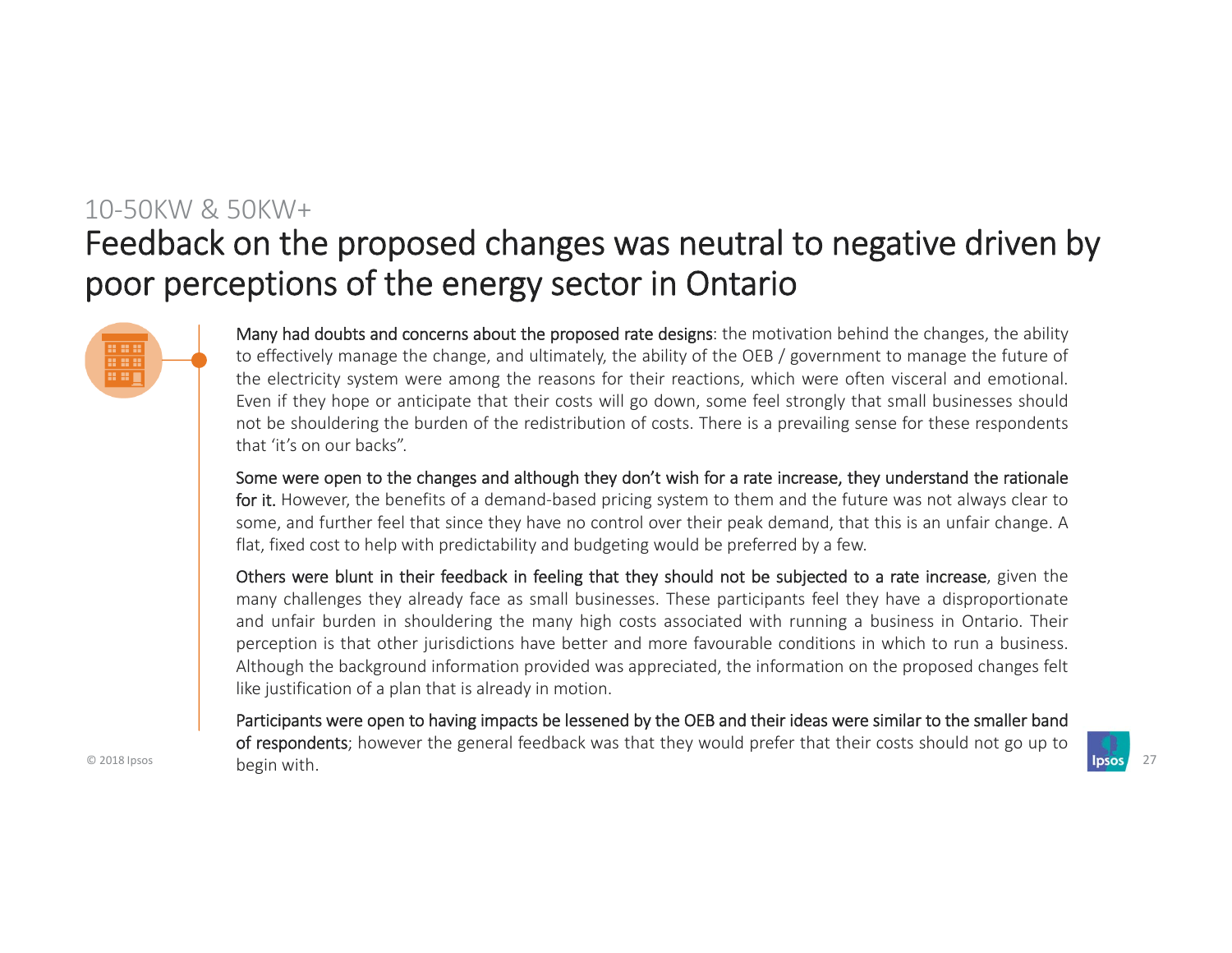### 10‐50KW & 50KW+In their own words...



We're spending way too much at the top and they're spending too much all the way down and the end user is the one that's getting stuck paying this, it's just negligence...Whenever I see hydro that's how my mind starts.

#### Restaurant/Bar

There's no reason we should have to pay more. The peak uses is when we pay the most amount of money. I'd much prefer to see an average. Some businesses have no control over usage during peak or off hours...My concern is they often come out with great plans to help you save money but if in the long run the investment impacts us. I fear they'll suggest we put in a generator to use during our peak times so we're not charged for energy at that time, then I'm gonna have another cost, the generator.

Restaurant

I thought that somebody would come up with something that, whatever the impact would be, it would be decreasing our rates because again, we're not a heavy user and I feel like we're being abused, maybe I'm being too dramatic but I feel like in a certain sense that we're really carrying the weight for you know, the heavier users. I don't know if they're paying their way, I have no proof of that but that's how I feel...I don't know what the wording would be, almost hiding, I felt like this was some sort of rationale, that they're going to do what they're going to do, and your bill will be going up. That was the feeling of the second half of the homework.

Wholesale Distributor

© 2018 Ipsos 28

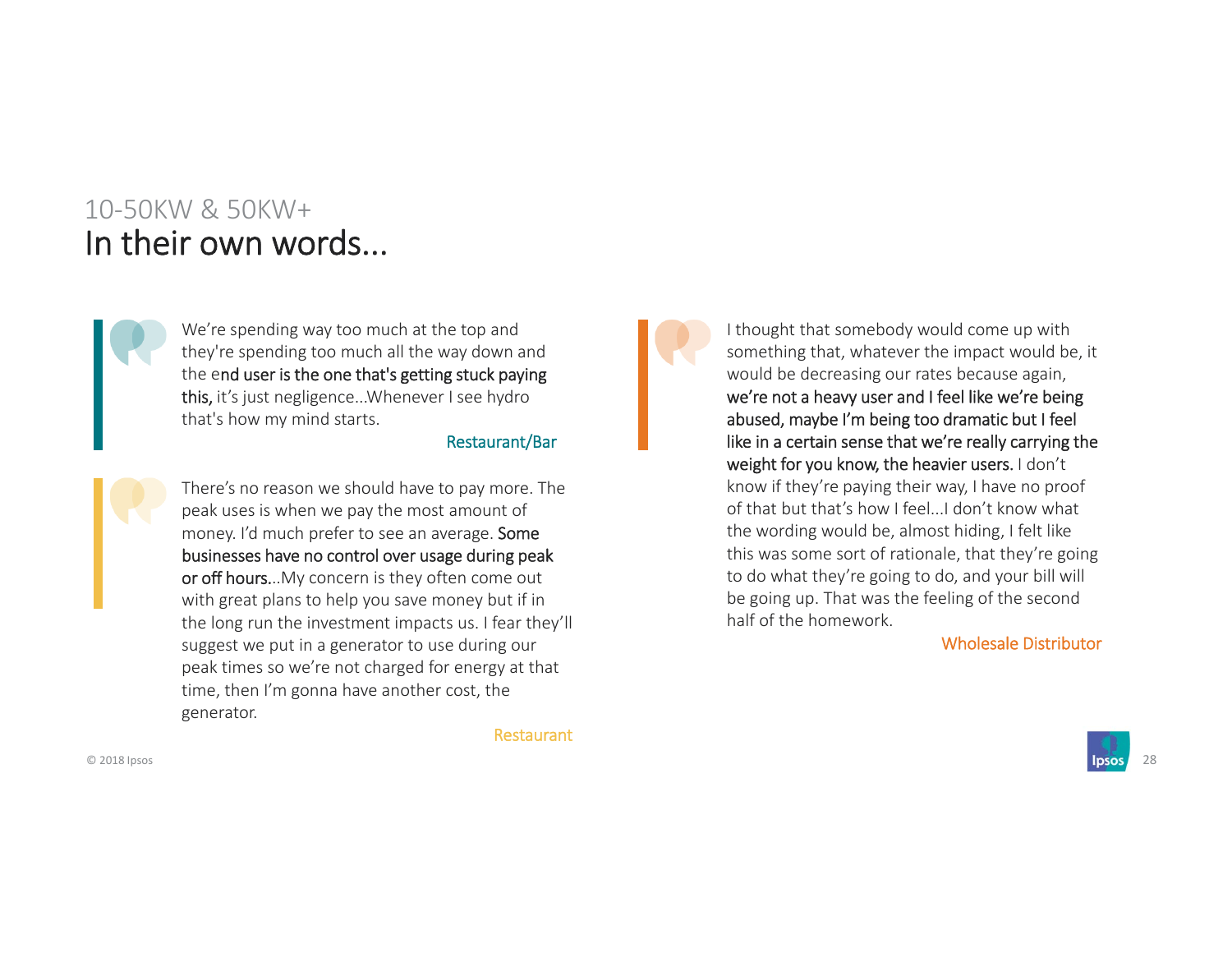# Many are interested in new/emerging technologies and the benefits of clean energy 10‐50KW & 50KW+



Respondents believe and recognize that there will be technological changes in future such that dependence on the grid in its current form will decrease with time -- for example, smart grid technology. While electricity use is expected to remain stable for some, others state that they will be expanding and/or expect their electricity needs to evolve with time.

Environmental benefits and impacts of clean energy were discussed and these were positively perceived ‐‐ fewer smog days and the general health of the planet. Using green energy is also <sup>a</sup> marketing or social responsibility tool for companies. However, it's the management of them in Ontario that is <sup>a</sup> concern.

Given that use of electricity grid overall is expected to increase because of increased electrification (cars, bikes etc.), the idea of offsetting / incentivizing this with lower consumption and demand overall is relevant to hear. Having the OEB manage this to ensure that there is enough power when needed is <sup>a</sup> key function and deliverable and was reassuring to read about.

The Capacity Reserve Charge made sense for those larger businesses (50kW+) who were asked about it, although feedback was received that it should be revisited periodically to ensure that needs continue to remain stable.

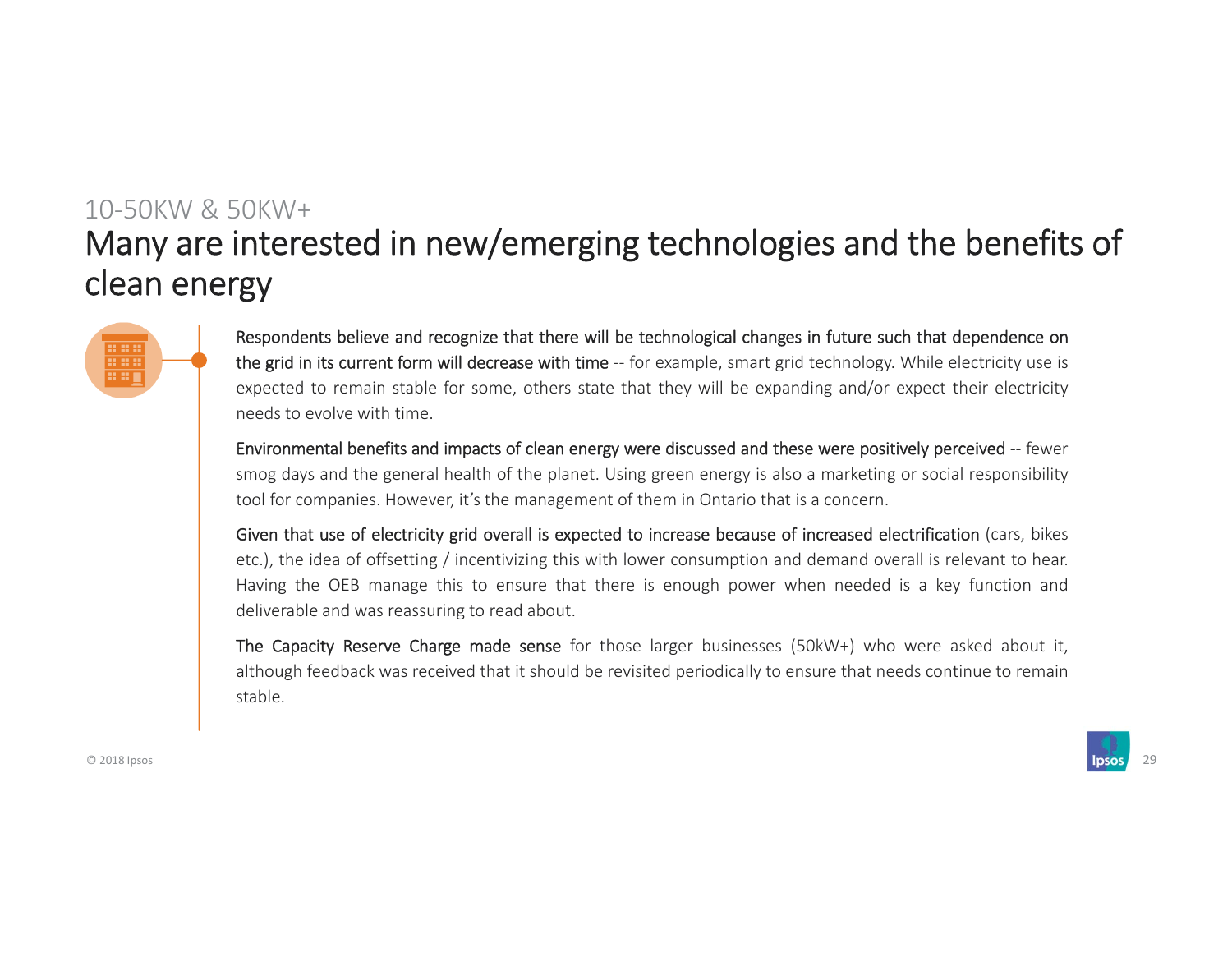## 10‐50KW & 50KW+In their own words...



So really, the old school thinking was to, you know, we need baseload. Really what you need is dynamic load that can react to different loads. So you know, with the, you can now make machines that turn themselves on and off. They may not be, you know things like dishwashers. You don't really need to run your dishwasher at any specific time for most people; you just need to turn it on. So if you can talk to the generating station saying, "Okay, There's not a lot of load right now. I'll start the dishes now." And you do that over, you know, the house...in Ontario, you don't need so much energy for storage.

Restaurant

...stopping the coal generated power plants of Ontario, I physically really understand the benefits that has created for our society locally because we have much cleaner air, nobody can argue that. By shutting down those power plants the number of smog days have gone from 30 in the year to almost none in most summers. That was, in my opinion, a great thing that we did.

Manufacturer

At that point, I don't know how much everybody will need to depend on a reserve or feel comfortable paying a reserve charge at that point. At some point, the OEB will need to say we don't need to continue to generate as much power because everyone is doing that on their own. ‐ Retailer (Multisite)

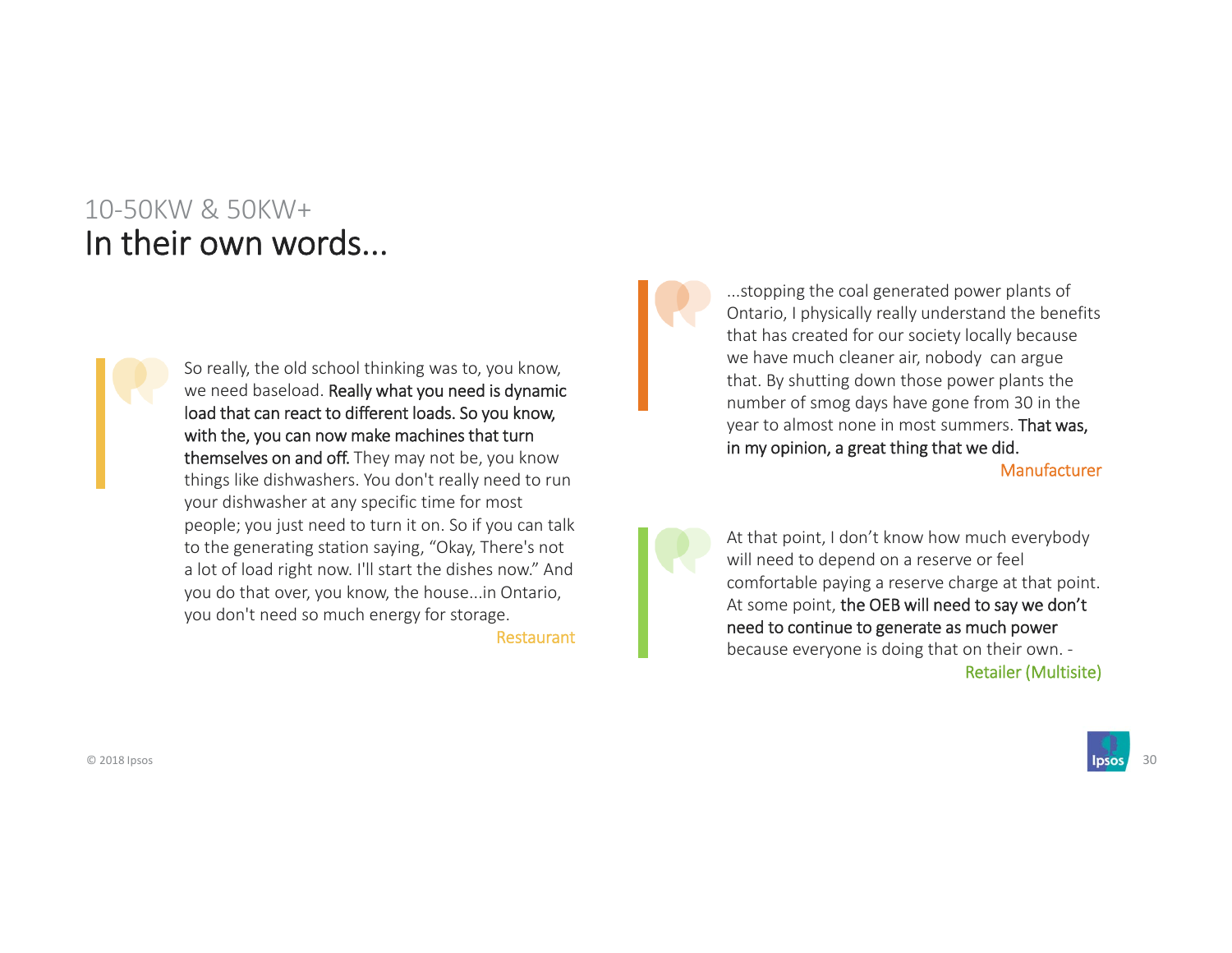# SUMMARY & TAKEAWAYS OEB SMALL BUSINESS PRICING RESEARCH

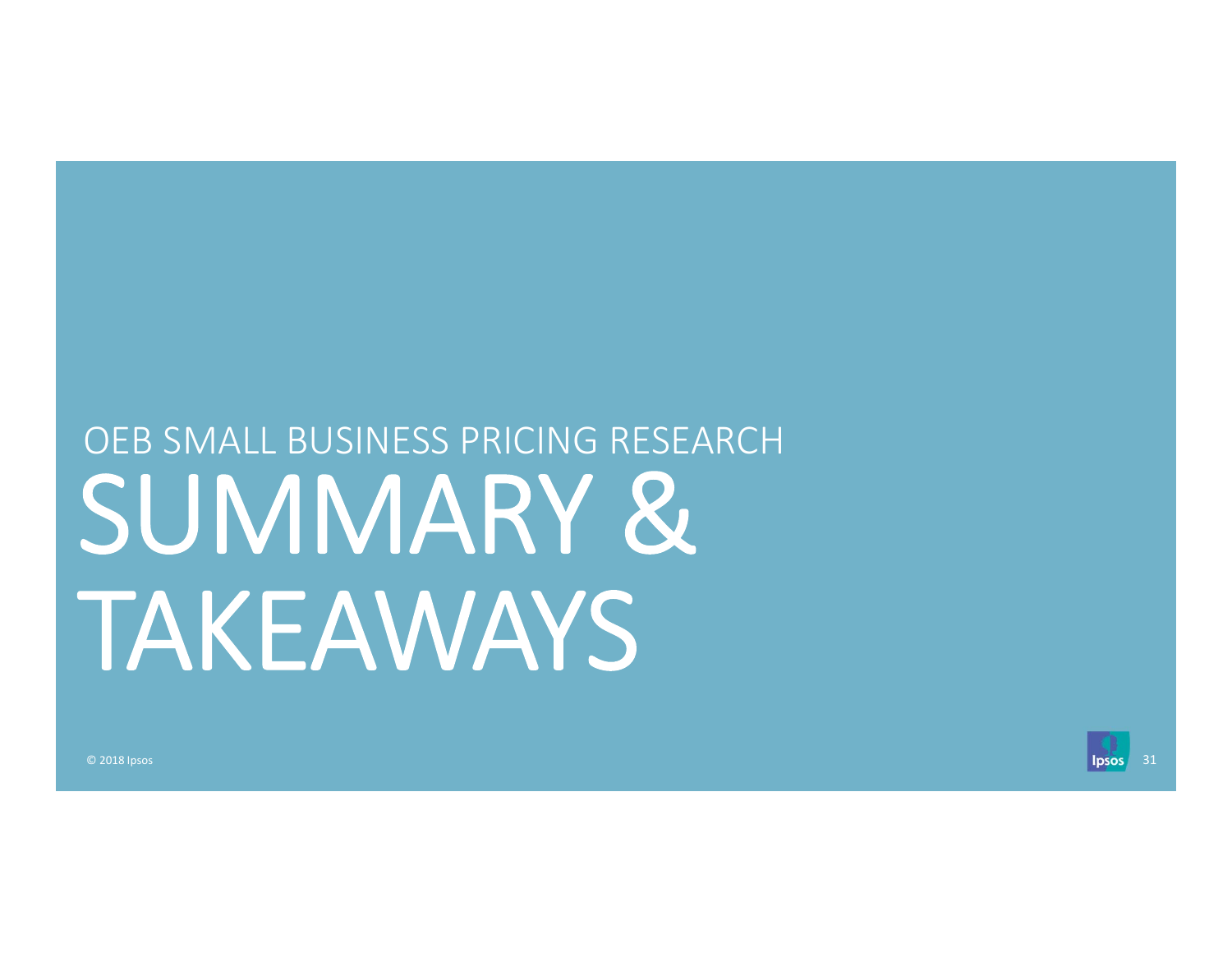## Comparison of Customer Bands SUMMARY

### UNDER 10KW

- •Owner/Operator
- • Cost of electricity is less of a concern (bill in 100s); reliability a greater concern
- • Expected use of electricity to remain stable unless there are plans to expand
- • Less interested in and likely to participate in onsite generation or formal CDM programs, or to spend any funds out of pocket
- •Little interest in generating power; more in storage
- • Were positive to neutral in their feedback on the proposed changes; have softer and more positive views of the energy sector in Ontario based on lower awareness (except restaurants)
- • Effective communication, receiving information, and incentivizing low cost CDM initiatives are of interest and could help mitigate impacts of any rate changes

### 10KW‐50KW, 50KW+

- •Owner/Administrator
- • Cost of electricity is of great concern along with other costs of operating a business in Ontario
- • Expected consumption of electricity to remain stable but are very interested in new and emerging technologies that may decrease dependence on the grid
- • More interested, likely and willing to pay out of pocket for onsite generation or formal CDM programs; however current ROI/payback periods are not worthwhile
- • More interest in generating power but have not yet made the investment/commitment
- • Were neutral to negative in their feedback on proposed changes; have more negative views on the energy sector in Ontario based on their electricity costs and perceived government mismanagement
- © 2018 Ipsos 32 November 2018 In the Simply like to not have an increase to their bills and the simply like to not have an increase to their bills and the simply like to not have an increase to their bills and the simply l  $\bullet$ Mitigating impacts is of little interest as they would

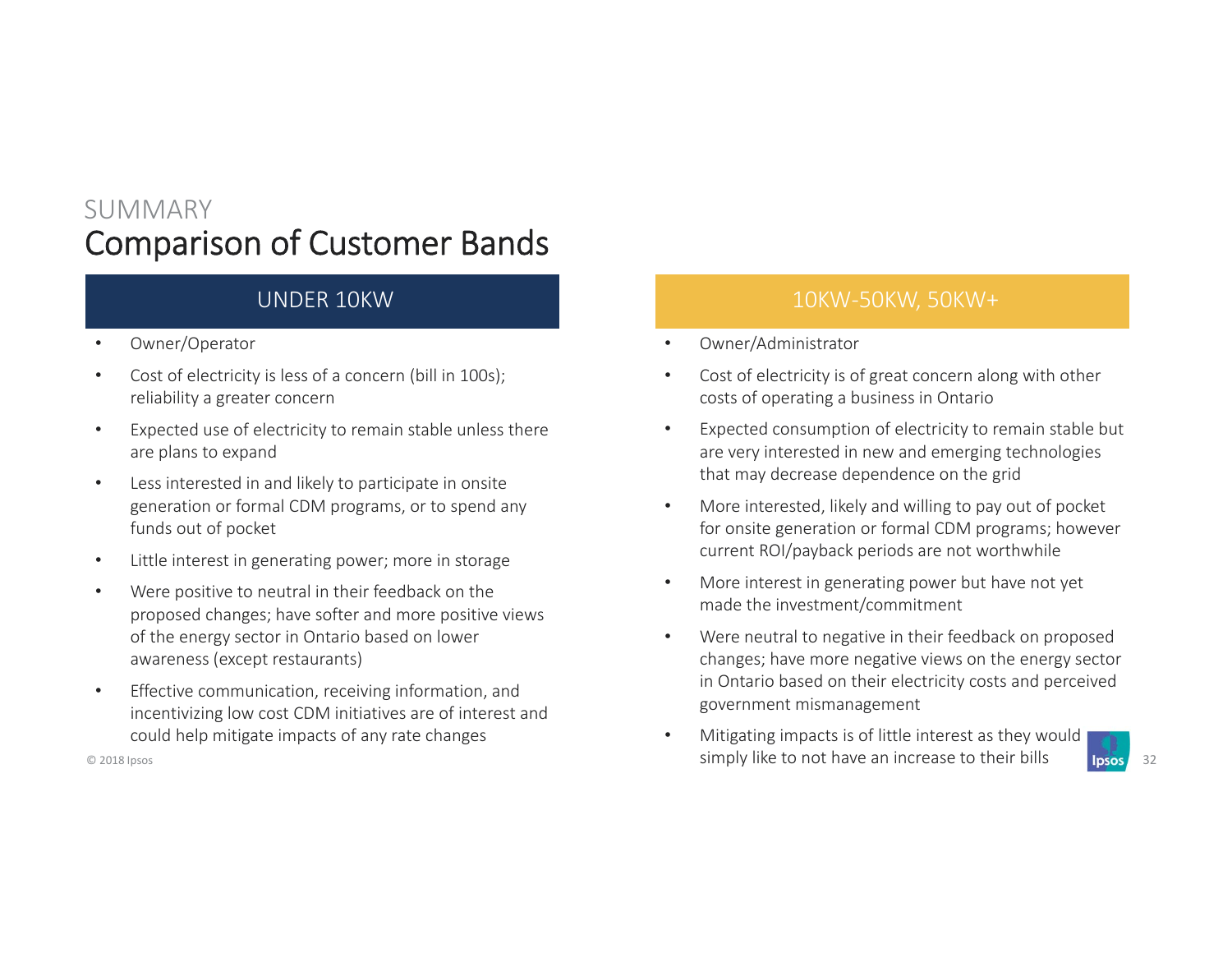# Small Business Challenges in Ontario

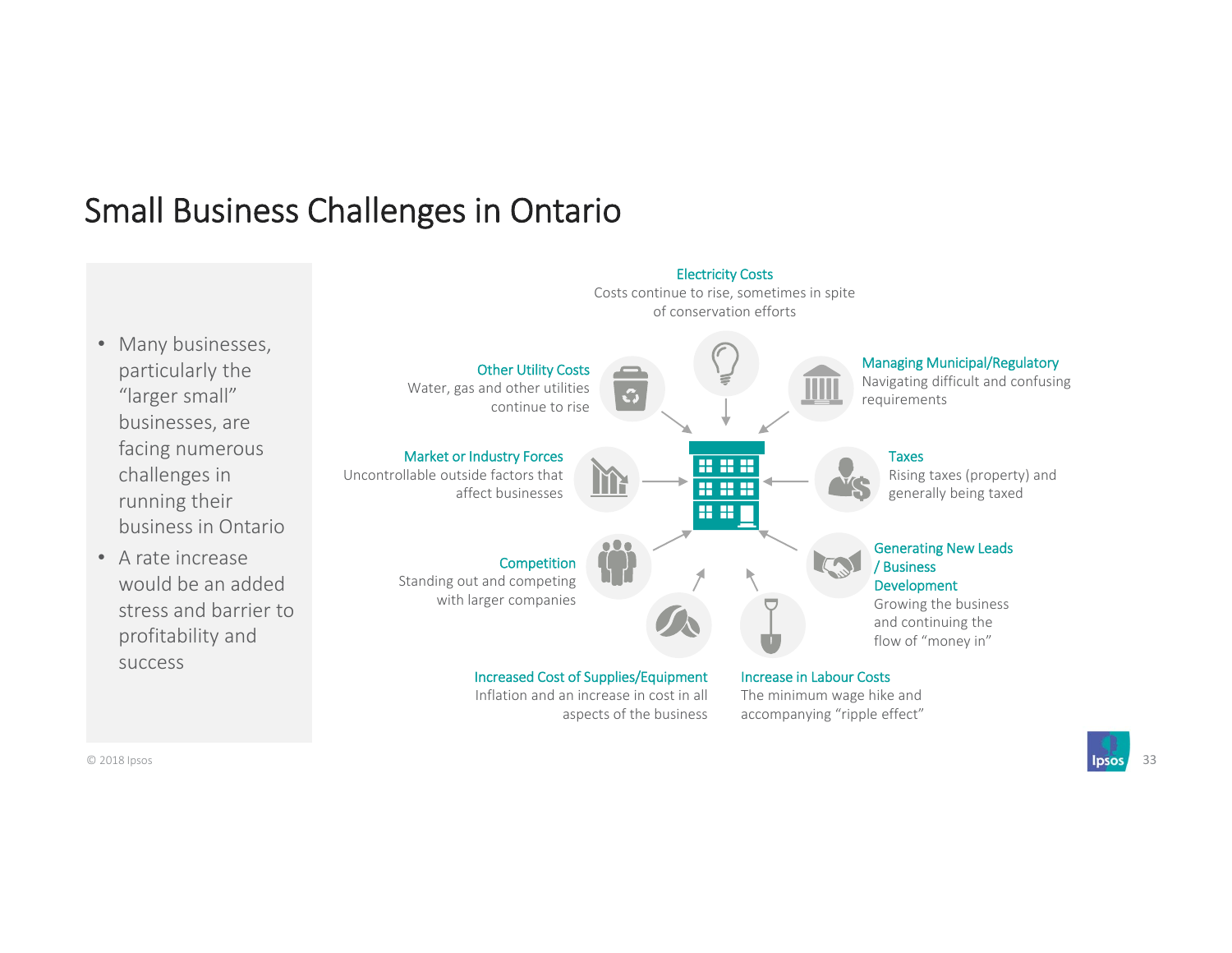# Small Business Challenges in Ontario



It's not good. Especially with the new minimum wage going up to \$15. It will be hard for us to compete with those franchises. The rent is a big concern. We're in downtown Ottawa which is a prime location. So the rent always goes up. And if you won't pay, those big franchises will take over. It doesn't look good for me. It's very hard. I put in 70 hours a week. I could go to work somewhere else for 70 hours and make more money. But I've been here all these years. It's hard to change. You say, "Okay, I'll do it a few more years and maybe that's it."

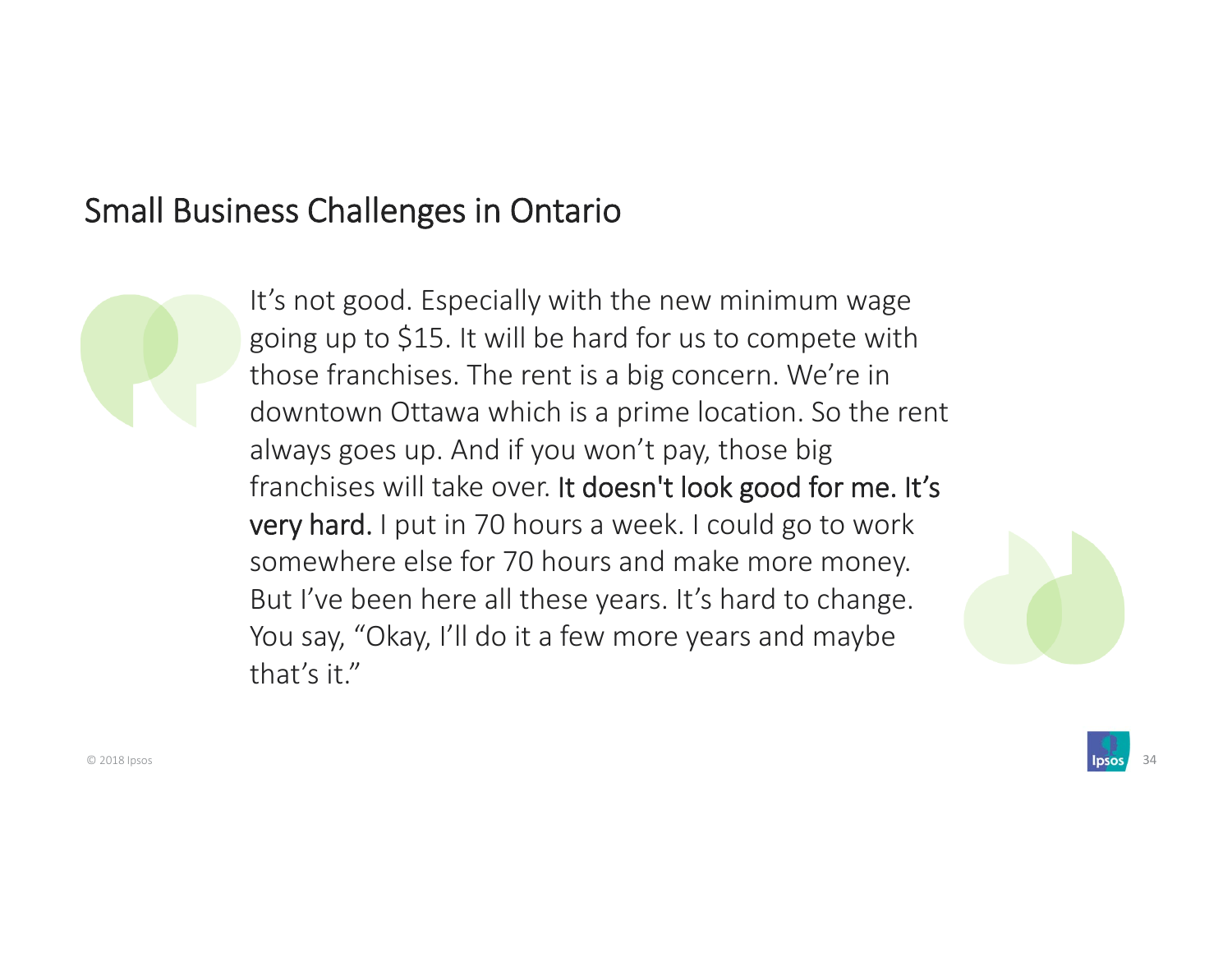### Key takeaways ‐ Distribution based rate design (Under 10kW) SUMMARY



- • Changing to <sup>a</sup> distribution cost‐based system based on <sup>a</sup> fixed cost can be tolerated by most of these smallest customers since their usage is relatively low, but providing more information to the consumer is recommended --specifically, why the cost of connection is higher for smaller customers --as the relationship/effect is currently poorly understood or poorly received. Providing <sup>a</sup> clear definition of distribution is also recommended since we know from other research that awareness and comprehension of the relationship between distribution/delivery charges and infrastructure is low.
- • Emphasis should be placed on fairness and transparency: everyone is paying for their own costs to the system and the new rate design is leveling the playing field.
- • Background information and overall benefit to the grid/system if any should also be highlighted; however the information should be succinct and summarative, preferably in <sup>a</sup> graphic‐heavy format.
- •For the restaurant industry, a sector-based relief program or exemption should be considered given the poor reaction to the proposed rate design, and the negative feedback received from these respondents. Otherwise, most are in agreement that these changes should be uniform across the province.
- • There is some interest in CDM but there is less relevance to this band because of lower costs, <sup>a</sup> lack of time, and low interest/ability in investing funds upfront to realize savings down the road. Immediacy and ease are the key deliverables for this band as it relates to CDM.

© 2018 Ipsos 35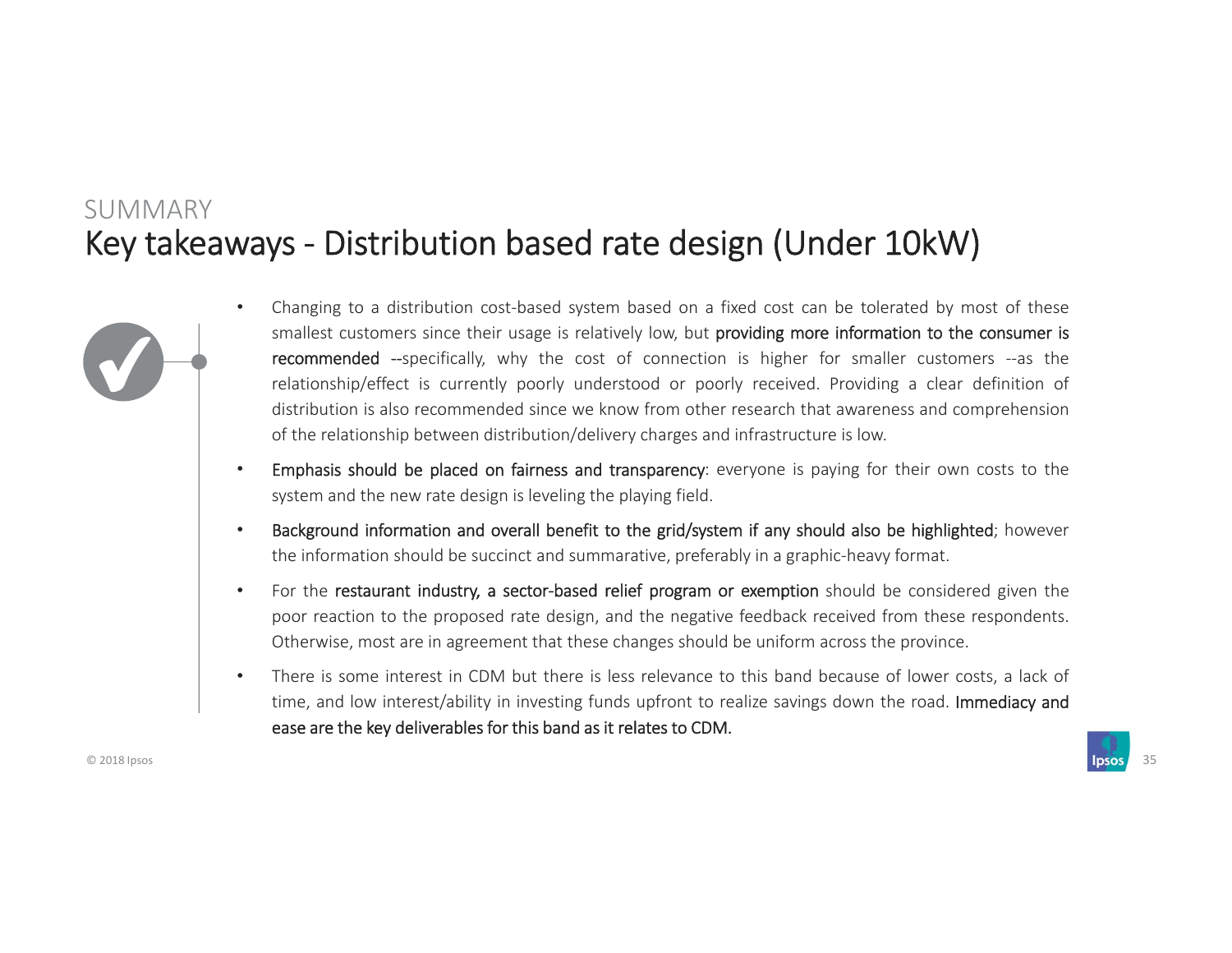### Key takeaways ‐ Demand based rate design (10kW ‐ 50kW) SUMMARY



- • A change to <sup>a</sup> demand‐based rate design that would re‐distribute costs and increase rates, even for only <sup>a</sup> small minority, has the potential to be very poorly received by all given that many have poor pre-conceived notions about the energy sector in Ontario ‐‐ in particular, perceived government mismanagement of it leading to high electricity prices. This is also because small businesses are already struggling with rising costs and other pressures of running <sup>a</sup> business which they perceive is unique to Ontario.
- •Timing of any changes is also a crucial component given that 2016 was an assessment year for property taxes (resulting in higher taxes or rent) and that the minimum wage increase has just taken place ‐‐ businesses need time to absorb the impact of these changes before being asked to potentially absorb even more.
- • Most state that they have little control over when their businesses experience peak demand, and as such, a system based on incentivizing lower or changed peak demand feels unfair.
- • For those who may be able to change their usage/demand, an important component of conducting business in Ontario is its quality of life: incentivizing/encouraging off peak electricity use even further would mean the possibility of eroding this for some workers. As well, this does not change the overall volume of their peak demand, regardless of when it's used.
- •Helping these customers understand the relationship between demand and the grid, and potential benefits to their businesses and the planet, is relevant to hear both on an economic and environmental level.
- •This band is more open and willing to invest in CDM, but many need a small push forward or alternatives to current programs/ideas that make better economic sense.

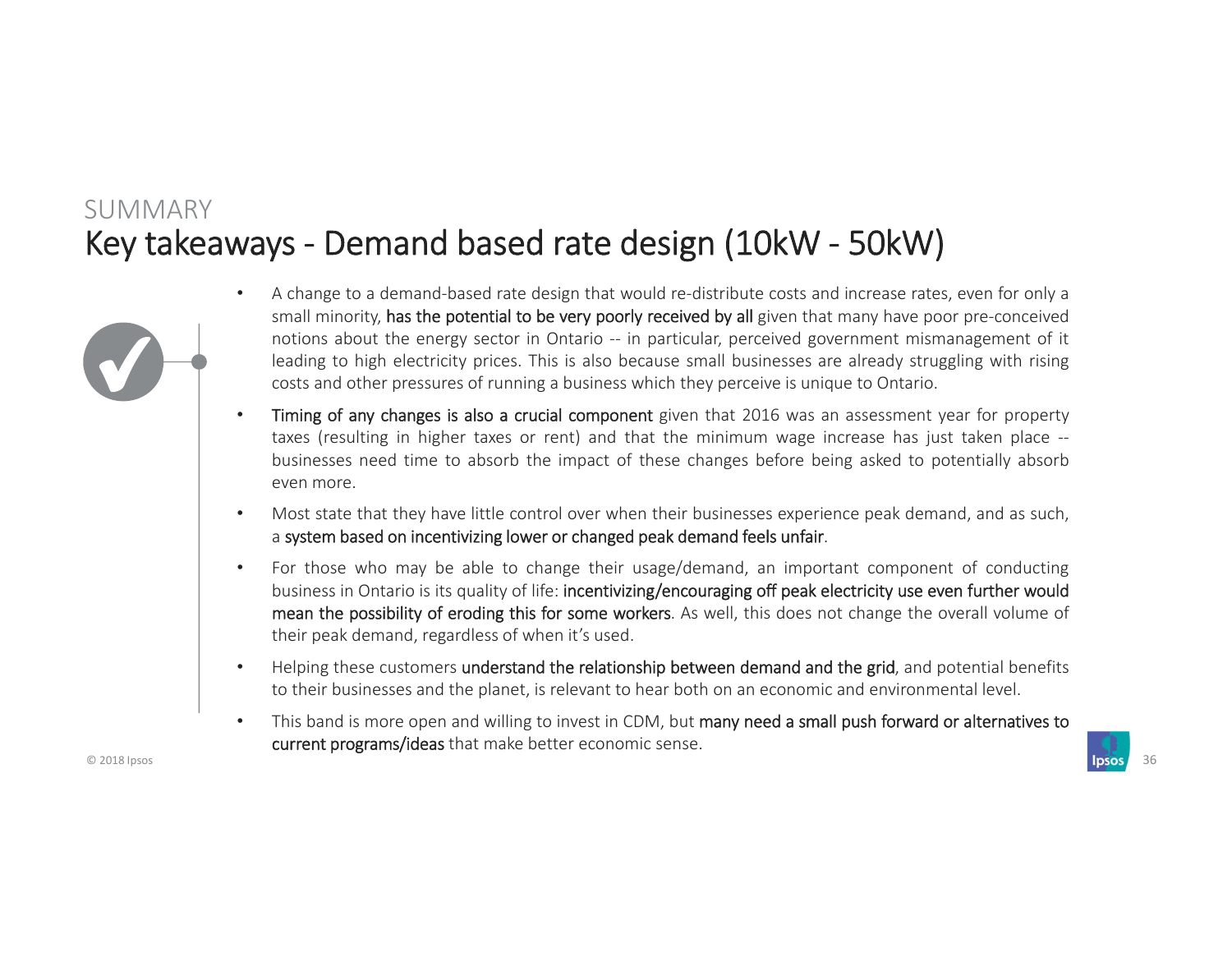### Key takeaways ‐ Role of OEB SUMMARY

#### The OEB could mitigate impacts in <sup>a</sup> few core areas:

- • Information: Providing background information on the sector, reasons for proposed rate design changes, and the long term benefits to the grid, the planet, and ultimately consumers, is <sup>a</sup> key deliverable. This is important to assure consumers of responsible management by the government and OEB -- in its absence, it may have the unintended consequence of simply seeming like another rate increase. The information provided should assume a low general awareness of the sector, be in layman's language, and in an easy-todigest graphic format. Ideally, it would dispel the misconceptions some have about the sector.
	- •Facilitation: Much of the feedback on CDM centred on poor WOM, difficulty in navigating available programs, or the lack of <sup>a</sup> compelling business case. The OEB could play <sup>a</sup> vital role in helping consumers make informed decisions on which solutions are appropriate for their businesses, and act as <sup>a</sup> bridge between consumers and available programs.
	- •• Incentivization Many are open to the idea of CDM including onsite generation or storage, technologyenabled conservation, and new/emerging technologies. Program development (in conjunction with IESO) or other forms of incentives such as in the form of credits or sector‐based grants could help in uptake of CDM ‐‐ particularly by those who are on the fence to begin with.
	- • Graduated increase: Should the OEB move ahead with increases to certain customers, the impact could be mitigated by rolling the increase out over time, instead of all at once.

Emphasizing the OEB's role as an independent and trustworthy regulator looking out for consumers' best interests is key, since trust in third parties and government can be low and WOM in the energy sector poor.

© 2018 Ipsos 37

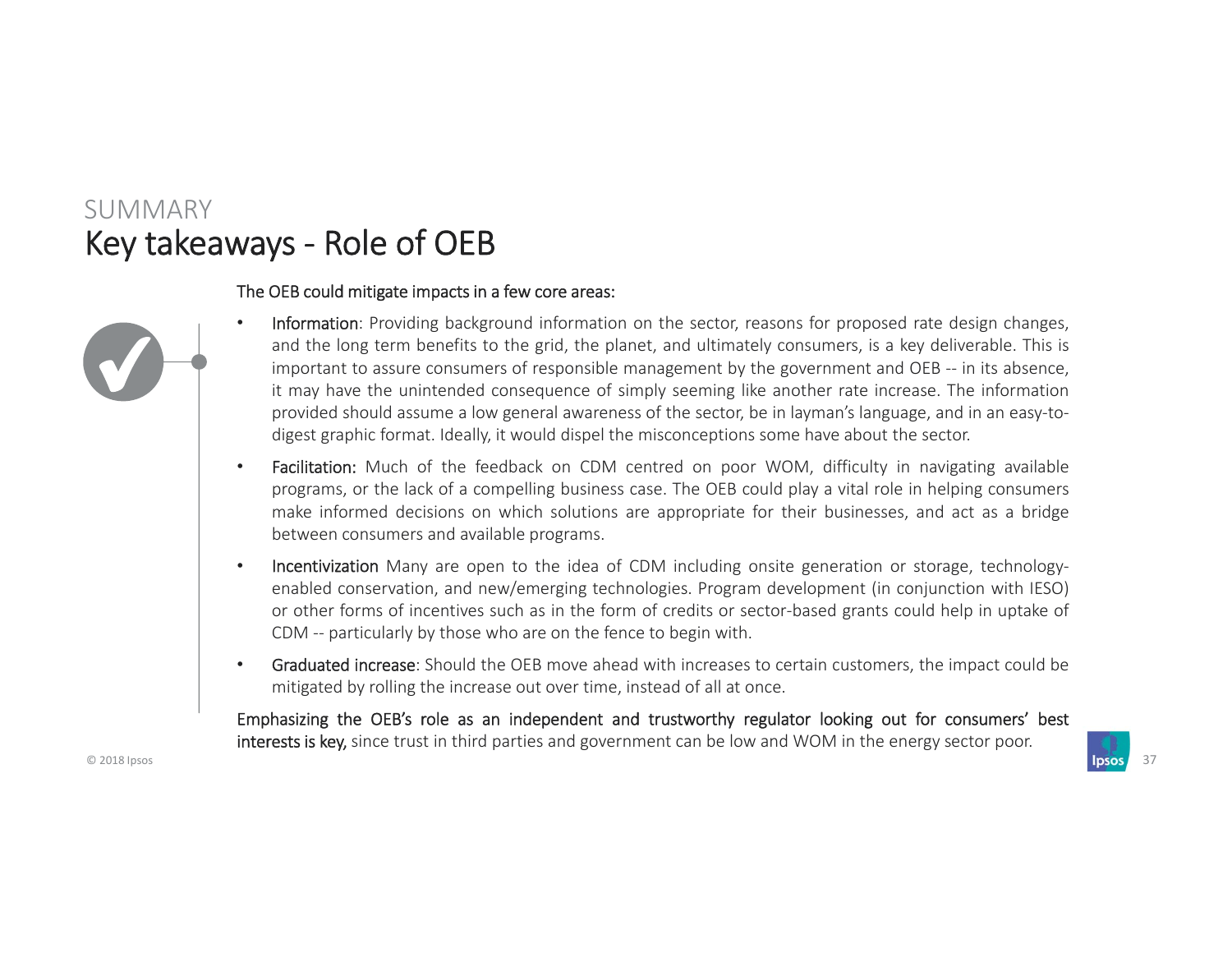### Recommendation on Recruiting SUMMARY

•



- The research was useful in understanding best practices in recruiting these customers. Since demand kW does not appear on most TOU bills, we asked respondents for their kWh usage but this was also not <sup>a</sup> reliable method of streaming as it is essentially self‐reporting based on <sup>a</sup> poorly understood bill that some found confusing. As such, our recruiting recommendation is as follows:
	- • Continuing to use number of employees as <sup>a</sup> proxy: 2‐15 for Under 10kW, 16‐50 for 10kW‐50kW, 30 employees or more for 50kW+
	- • Combine this with the total cost of the bill: This is recommended as customers are more familiar with the cost of their monthly bills than they are with usage. The dollar amounts to be used for recruiting would need to be confirmed/calculated based on rates, but <sup>a</sup> ceiling of in the hundreds for the smallest band and <sup>a</sup> minimum in the thousands for the larger bands might be relevant guidelines.
	- • Caveats to this include the effect of Fair Hydro Plan and varying delivery charges by class/LDC on the cost overall bills
- • A general rule of thumb for electricity sector studies is that the larger the customer, the harder they can be to find: identifying the individual in charge of/interested in/paying the energy bills can be challenging. One reason for the difficulty is the size of the respective universe: there are fewer large consumers of electricity and <sup>a</sup> greater number of smaller companies. Finding respondents who are willing to cooperate, and allowed by their organizations to participate in market research studies, can also be challenges.